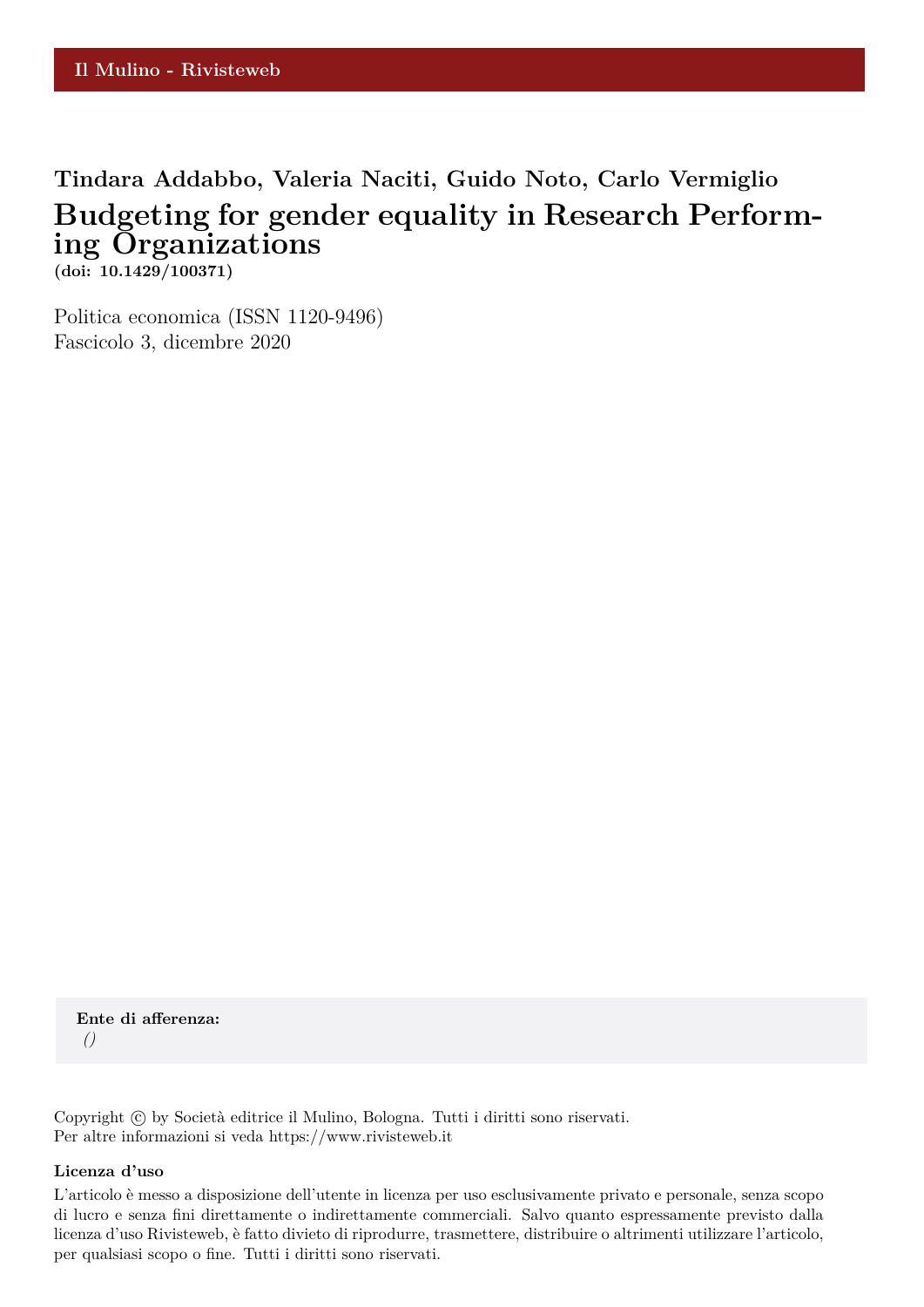# BUDGETING FOR GENDER EQUALITY IN RESEARCH PERFORMING ORGANISATIONS

Tindara Addabbo<sup>a</sup>, Valeria Naciti<sup>b</sup>, Guido Noto<sup>b</sup> and Carlo **Vermigliob** 

- a Department of Economics Marco Biagi, University of Modena and Reggio Emilia, Viale Berengario 51, 41121 Modena, Italy
- b Department of Economics, University of Messina, Piazza Pugliatti 1, 98122 Messina, Italy

*Abstract*: Gender equality in research and innovation is one of the key priorities of the European Research Area and is part of the European Commission Gender Equality Strategy for 2020-2025 (European Commission, 2020). However, research performing organisations (RPOs) in Europe still show persistent gender inequalities with vertical (the glass ceiling phenomenon, with few women being able to reach the top of the ladder) and horizontal segregation (both with reference to the disciplines of research and teaching and in the choice of education fields) (European Commission, 2019a). This paper analyses inequalities in European RPOs and proposes strategies to reduce them. Can gender budgeting (GB) be a tool, along with other specific actions, in achieving gender equality? What key features should GB include to do so? To answer these questions, 25 GB examples from European RPOs were analysed, paying attention to the methodologies and the indicators that were used, and to their interaction with gender equality plans. Viable suggestions are put forward to improve the impact of GB on gender equality outcomes in RPOs.

*Keywords*: gender equality, gender budgeting, research performing organizations, academia, structural change.

J.E.L. *Classification*: B54; J16; I23; J71; H61.

### 1. *Introduction*

Although considerable progress has been made towards equality between women and men in the labour market in the past 50 years, the process is far from complete. Severe gender imbalances persist in the earnings and careers between women and men in European countries, as the European Institute for Gender Equality (EIGE) gender equality index clearly indicates (EIGE, 2020). Many research and higher education institutions still show gender inequalities across several dimensions. They are characterised by a high degree

Corresponding author: Tindara Addabbo, tindara.addabbo@unimore.it.

Received: 4 August 2020/Revise and resubmit: 25 October 2020/Revised: 4 March 2021/Accepted: 7 March 2021.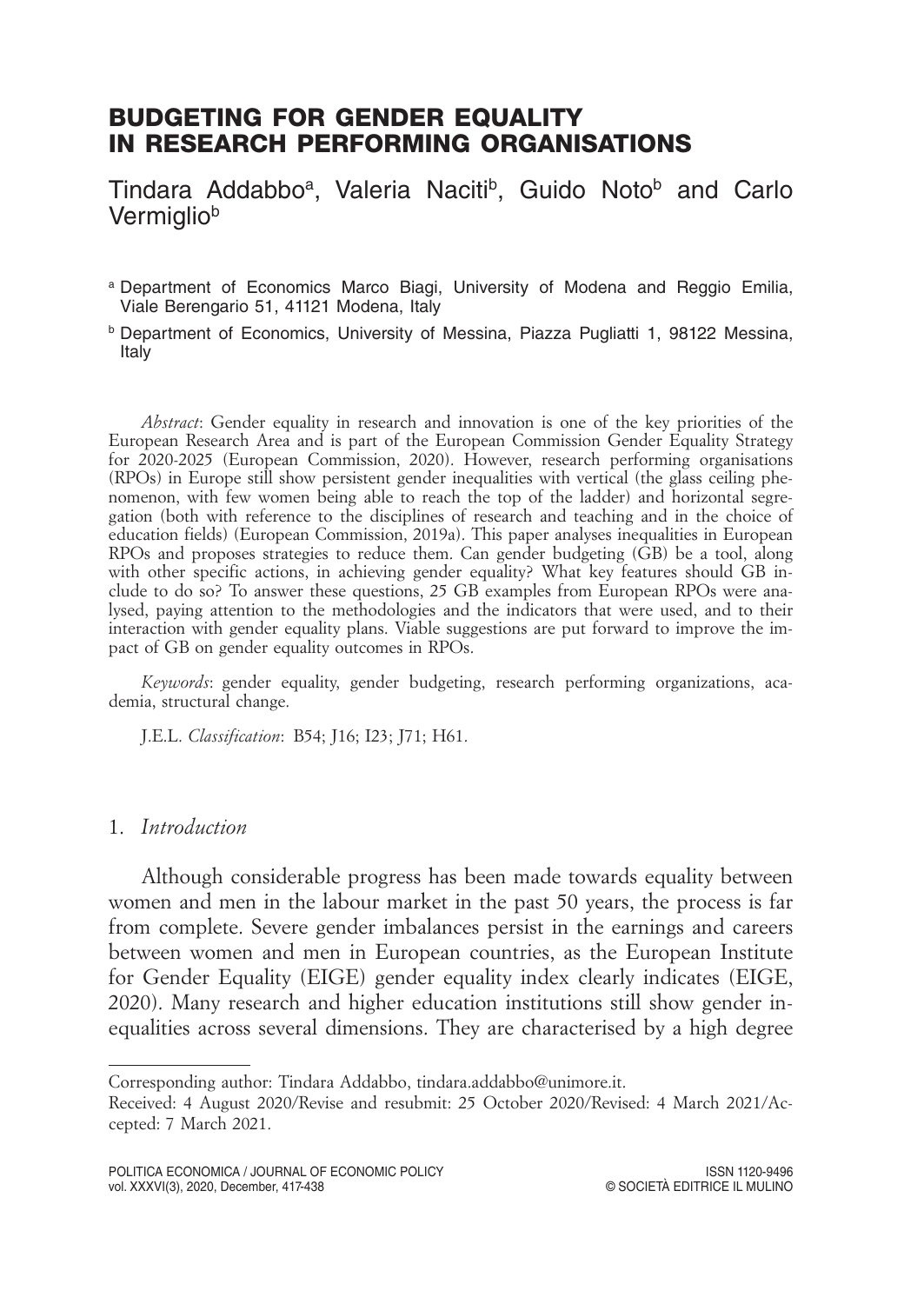of both vertical (the glass ceiling phenomenon limits the capacity of women to reach the top of the job ladder) and horizontal segregation (inequalities in gender distribution both with reference to the disciplines of research and teaching and in the choice of education fields) (European Commission, 2019a). This paper recognises these inequalities at European level, then focuses on the role played by gender budgeting (GB) in research performing organisations (RPOs) <sup>1</sup> in the achievement of gender equality.

We begin by summarising GB aims and approaches (Section 2). The focus in Section 3, rather than being on a single institution, is on the gender equality status of RPOs in European countries, to locate where concrete actions are needed. Section 4 comprises a multiple case study of GB in European RPOs. The research question is designed to address the extent to which their practices are based upon different methodologies and whether they are embedded within a systematic approach that reveals an organisational commitment to the pursuit of gender equality. Section 5 concludes by providing suggestions for strategies to implement GB in RPOs to increase gender equality, together with proposals for further research.

## 2. *Gender budgeting*

Gender budgeting questions the assumption that public policies are gender neutral. Economic theory and applied research do provide evidence of the different gender impacts of policies. Consider, for example, the well documented different labour supply elasticities of substitution with respect to wage changes by gender (Blau and Kahn, 2007; Borjas, 2016; Cahuc *et al*., 2014) or the unequal distribution of working time between men and women (Anxo *et al.*, 2011; Picchio, 2003; Rubiano Matulevich and Viollaz, 2019). It is difficult to argue that a policy that does not consider these differences will be gender neutral in its application. On the contrary, if one neglects the differential impact that the same expenditure and policy can have on men and women, gender inequalities and losses in efficiency and effectiveness may persist or increase (International Monetary Fund, 2017; United Nations Development Programme, 1995); GB requires that policies are analysed with an awareness of existing gender differences and inequalities (Pulejo, 2012).

An assessment of the gender impact of budgetary policies should therefore be carried out. It should integrate the gender perspective at each stage

<sup>&</sup>lt;sup>1</sup> Including higher education institutions and non-profit organisations that perform research in one or in a multitude of domains.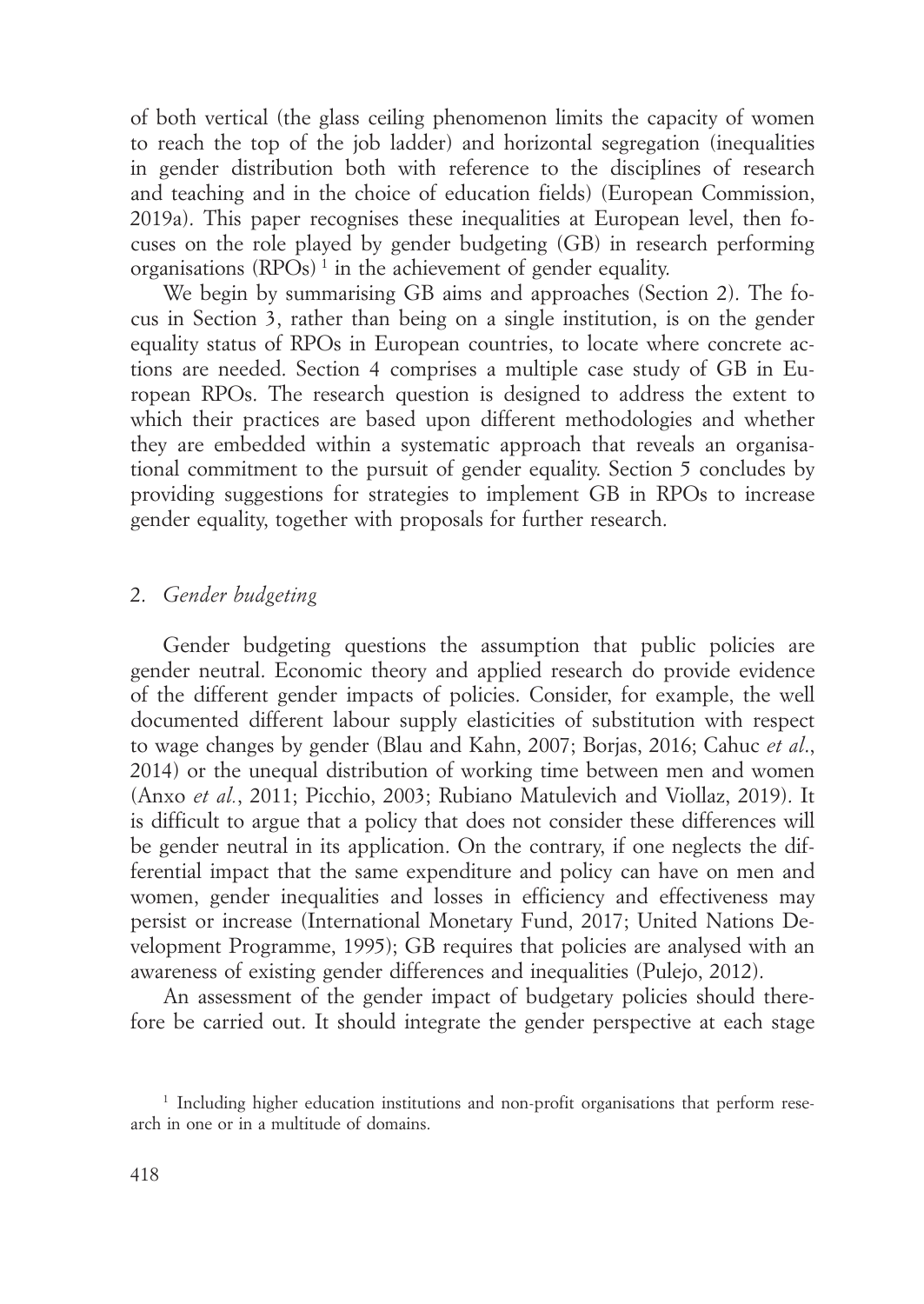of the budget cycle, in the forecasting phase (GB), in the resource allocation process, and in the auditing phase (gender auditing). The aim is not to create separate budgets for women and men, but to review them so as to make explicit gender equality issues. The crucial role that GB can play in attaining equality was discussed by Addabbo *et al*. (2015b), who made clear the possible limitations to the achievement of this goal at different government levels.

Although one can state in general that GB aims to integrate gender perspectives in the budgeting process, there are a number of different approaches. These can be related to the prevalent budgeting system and to the RPOs' objectives (Council of Europe, 2005; Downes and Nicol, 2020; Downes *et al*., 2016; EIGE, 2019; Klatzer *et al.*, 2018; Quinn, 2016). Klatzer *et al.* (2018) outlined these approaches: (*a*) the most comprehensive, aiming at integrating gender analysis through all stages of the budgeting cycle (planning, implementation, auditing, and evaluation); (*b*) performance-based budgeting, highlighting gender-related objectives through programme budgeting; (*c*) integration of the gender perspective into medium-term budget planning; and (*d*) well-being GB.

The latter is a form of public accounting that refers directly to the wellbeing of individuals, as defined by a list of capabilities and functionings (doings and beings) (Nussbaum and Sen, 1993; Sen, 1985; 1993). The approach is based on an extended macroeconomic framework that acknowledges the different role of men and women in the social reproduction process, addresses gender inequalities in the fulfilment of capabilities (Addabbo *et al.*, 2010), and evaluates the contribution of public institutions in the construction of well-being. At the same time, it shows the gender inequalities that are observable in its development (Addabbo, 2016; Gunluk-Senesen *et al.*, 2015; Gunluk-Senesen and Yucel, 2018). Increased attention has also been paid to the link between GB and participatory budgeting. The implementation of participatory methods is possible in well-being GB, as has been shown in Senegal (Addabbo *et al.*, 2019) and within higher education institutions (Addabbo *et al*., 2015a). Gender budgeting also increases transparency in the distribution of resources; however, according to EIGE (2016a), it remains an underused tool in RPOs, notwithstanding its importance in gender mainstreaming. This will be discussed in the following section.

# 3. *Gender inequality in academia*

Gender equality and gender mainstreaming in research and innovation is one of the priorities of the European Research Area (ERA; European Commission, 2012). The European Commission invites RPOs to design gender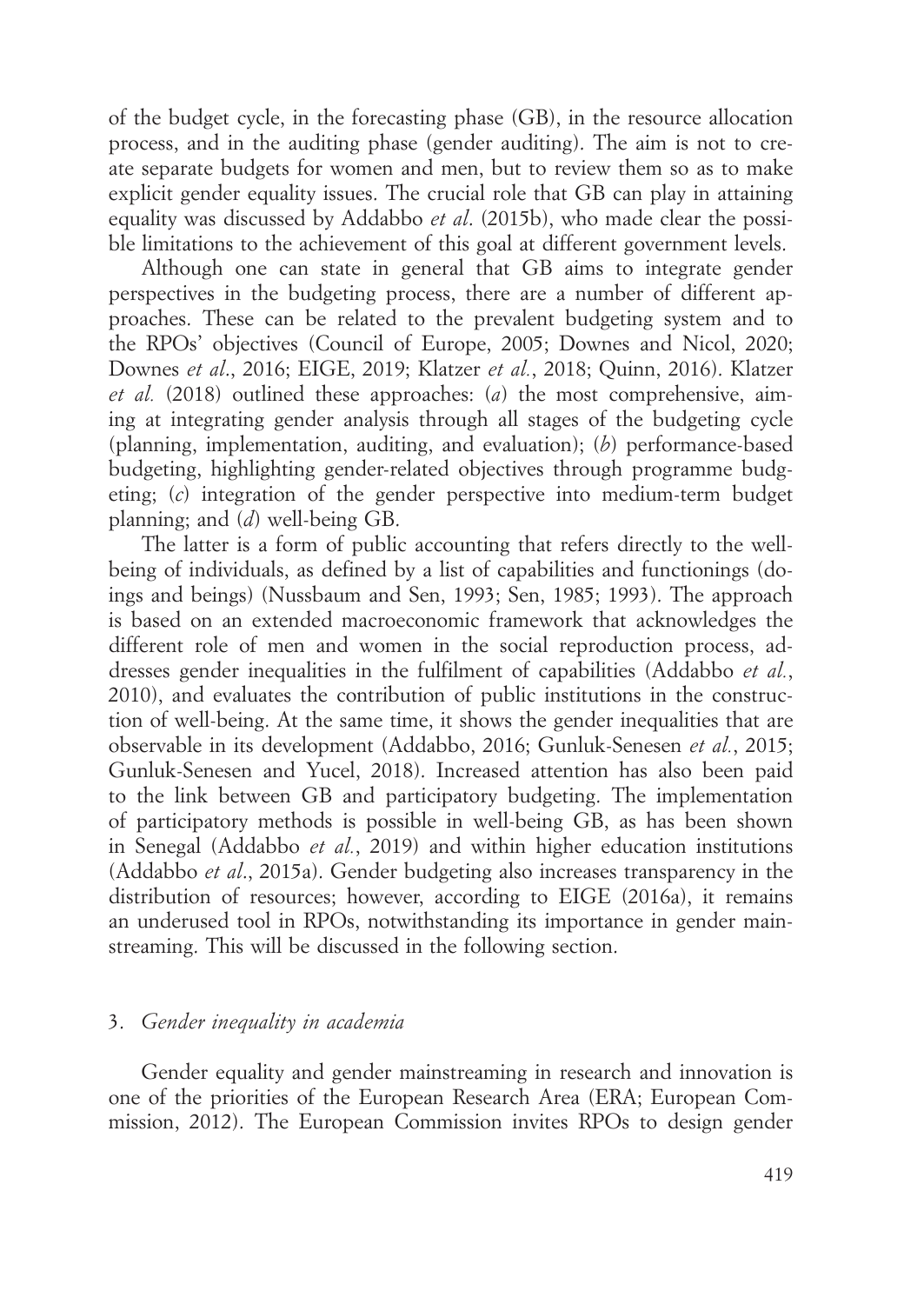equality plans that aim to identify gender bias within the institution by conducting impact assessments/audits of procedures and practices, and to implement innovative strategies to correct any bias and to set targets and monitor progress via indicators (European Commission, 2012).

Gender equality in research and innovation is also part of the European Commission Gender Equality Strategy for 2020-2025. Further advances in gender equality in RPOs will be driven by the requirement for Gender Equality Plans (GEPs), which will be needed to access EU funding:

In the field of research and innovation, the Commission will introduce new measures to strengthen gender equality in Horizon Europe, such as the possibility to require a gender equality plan from applicants and an initiative to increase the number of women-led technology start-ups. Funding for gender and intersectional research will also be made available (European Commission, 2020, 17).

In our opinion, to ensure their effectiveness and to enhance their transformative power, GEPs should be evaluated in terms of GB. The European Commission's last report on the progress made in ERA implementation in 2016-2018 stated that:

The majority of countries have made progress in setting up more comprehensive strategies for gender equality in R&I, although progress is slow and uneven across the ERA. Efforts to increase the enrolment and retention of women in science, implement work-life balance policies, reduce the gender pay gap and remove obstacles to women's career progression as well as better integrate the gender dimension in R&I content are still needed in order to achieve gender equality and gender mainstreaming in the ERA (European Commission, 2019b, 10).

The European Commission's objectives are framed in a context characterised by a high degree of gender inequality in RPOs. In fact, according to the latest She Figures report (European Commission, 2019a), women are more likely than men to graduate at bachelor's level, but are less likely to continue their studies to doctoral level (European Commission, 2019a). Moreover, in 2016, inequality in the gender distribution of graduates and doctoral graduates by fields of education still persists: in EU28 countries women comprised 68% of doctoral graduates in the field of Education and 60% in the field of Health and welfare, but were severely under-represented in the fields of information and communication technologies (21%), and engineering, manufacturing, and construction (29%) (European Commission, 2019a).

Analysing the distribution of researchers according to the grades of a typical academic career, the She Figures report (European Commission, 2019a) showed that the presence of women decreases as individuals move up the academic ladder (from grade C to grade A). On average, in European countries in 2016, women represented 46% of grade C, 40% of grade B, and 24% of grade A, and the differential was even wider in science,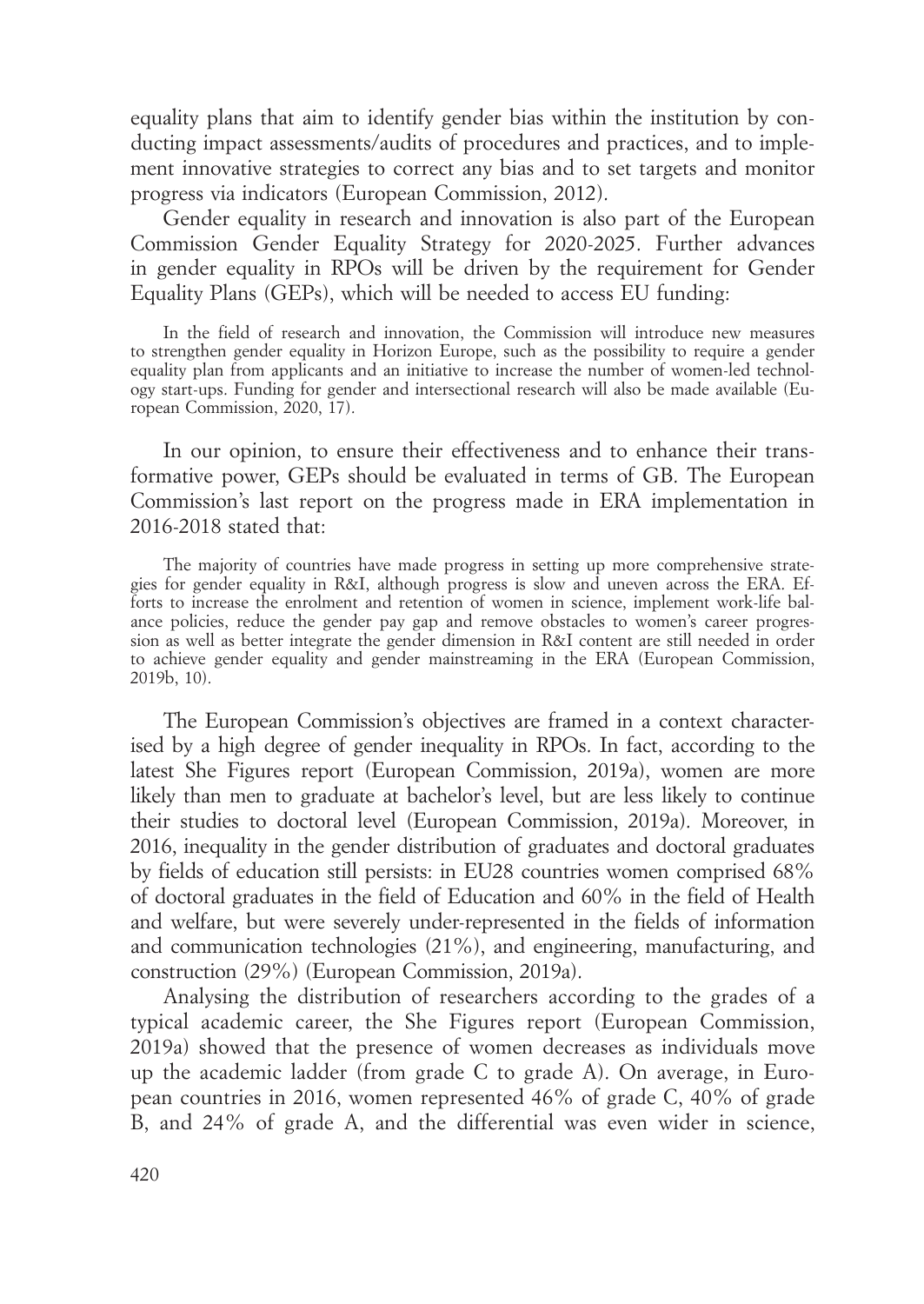technology, engineering, and mathematics (STEM), where they represented only 15% of grade A positions. Moreover, the share of women researchers with precarious working contracts was 8%, higher than that for male researchers (5%) in two thirds of the EU countries analysed in the She Figures report of 2018. In addition to vertical segregation, RPOs are characterised by horizontal segregation with inequalities in the gender distribution by field of research (Picardi, 2020; Salinas and Bagni, 2017; Silander *et al.*, 2013).

Evidence has been gathered on the effectiveness of voluntary positive action in addressing inequalities between men and women's careers in higher education institutions, for instance through systems of gender equality certification such as the Athena Scientific Women's Academic Network (SWAN) (Graves *et al.*, 2019; Xiao *et al.*, 2020). Athena SWAN has supported and recognised higher education institutions in advancing the careers of women through charter commitments, awards, training, and advocacy since 2005. Xiao *et al.* (2020) used quantitative data on the gender diversity of managerial leaders and non-managerial professors from 2012-2013 to 2016-2017, and concluded that Athena SWAN members were characterized by a greater and faster growth in female representations in managerial positions.

From 2011 to 2020, the United Kingdom's National Institute for Health Research (NIHR) linked its research funding to the implementation by universities of GEPs through the Athena SWAN charter. In 2011, the director of the NIHR announced that in the 2016 round of the competition, the NIHR would not be expecting to shortlist any research centre where the academic partners had not won the Athena SWAN silver award at least. According to Ovseiko *et al*. (2020), linking funding to the Athena SWAN silver award seems to have increased the number of female theme leads but not the number of female directors in the institutions that were investigated. In general, linking funding to RPO policies to achieve gender equality can create an external incentive to implement actions, thereby leading to higher gender equality (Addabbo *et al*., 2015a; Erbe, 2015; Ovseiko *et al*., 2020). However, the effectiveness of these measures depends on whether they are binding, on the existence of a monitoring system, and on the set of indicators chosen to evaluate the actions (Erbe, 2015; Salinas and Bagni, 2017; Winchester and Browning, 2015).

According to SteinÞórsdóttir *et al.* (2017), new public management that focused on academic excellence and that directed resources towards more male-dominated areas had contributed to an increase in gender inequality within academic institutions. In the following section we will analyse a set of GB experiences to examine the role that GB can play in achieving gender equality in RPOs and its interaction with GEPs.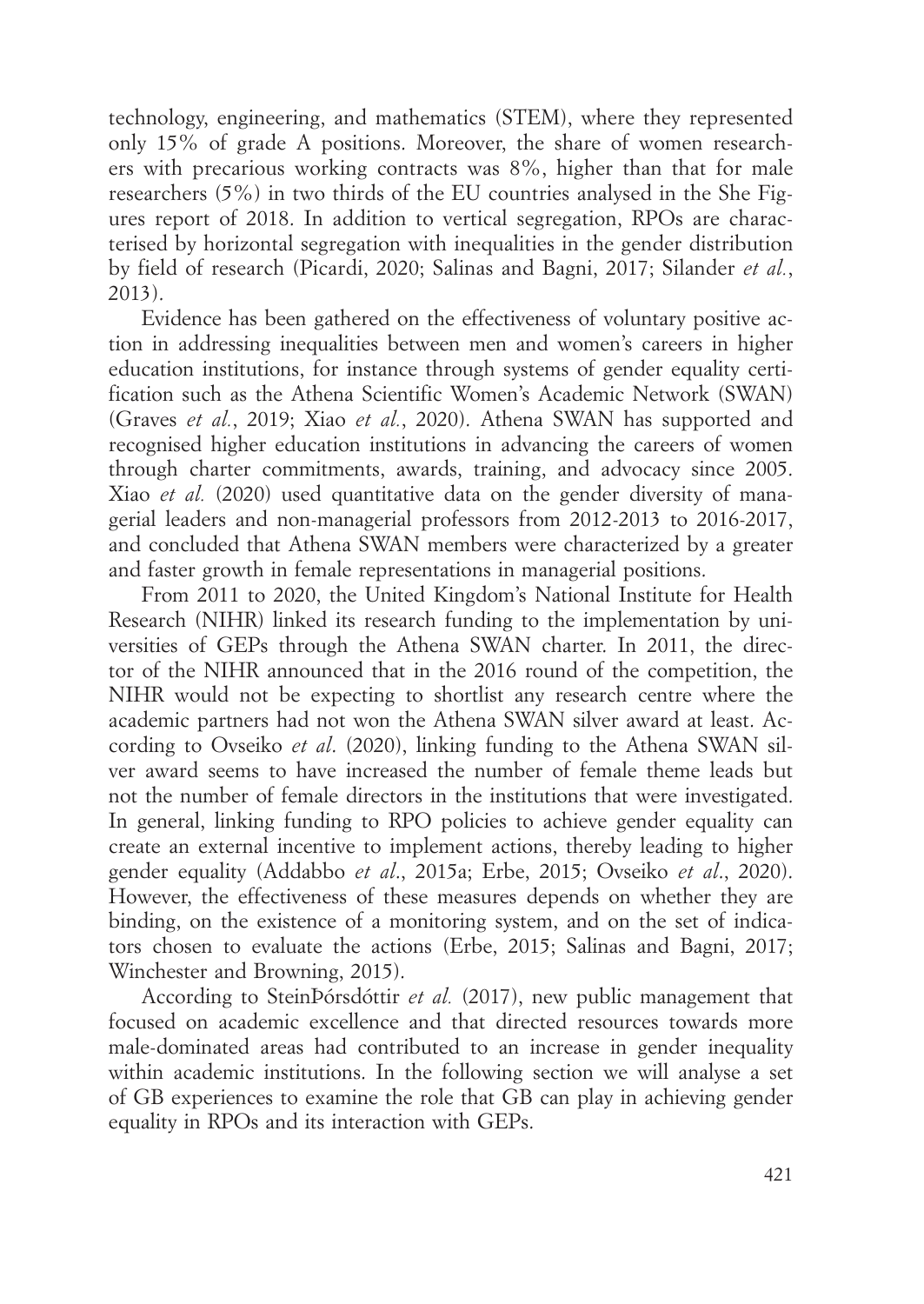#### 4. *Budgeting for equality in academia: Examples*

In this section, the results of our analysis of 25 examples of GB in European Union (EU) RPOs are presented. In Section 4.1 we outline the methodology that was used to select the cases. Section 4.2 discusses the normative setting in terms of the presence of legal requirements for GB or of national standards for implementing GB in RPOs. Each case refers to the GB implementation by different RPOs after their assessment of the internal degree of gender equality. This involves identifying the indicators used to perform the context analysis and whether they allow for benchmarking in relation to other RPOs or to the national average (Section 4.3). The methodologies used by each RPO to implement GB, whether they refer to an existing national standard, and whether their GB is explicitly linked to GEPs, are analysed in Section 4.4.

#### 4.1. *Methodology*

In accordance with the scientific and empirical framework outlined above and with the objective of the research, a multiple case study approach was chosen (Ryan *et al*., 2002; Yin, 2003). We identified a number of universities that had published GB reports. The case studies were selected with reference to documentary analysis (Corbetta, 2003). They show several of the multiple approaches that are used in academic institutions in different countries (Table 1): 11 in Italy, four in Austria and Spain, two in France, and one in Germany, Poland, Albania, and Iceland, respectively.

The first item analysed in each RPO's GB report was the self-assessment of the RPOs' gender equality (Table 2). Attention was paid to the type of context analysis performed (qualitative and/or quantitative) and to the indicators used by each RPO to measure the gender equality in the institution. The different types of indicators are defined in the Appendix. The 25 examples were analysed in terms of the methodologies they followed to implement GB and the degree of integration with GEPs.

#### 4.2. *The normative setting*

In recent decades, universities have been hit by complex reforms that have affected organisational models as well as accounting practices and, more generally, information systems. The growing attention to gender issues has led to the development of both experimental and consolidated GB practices.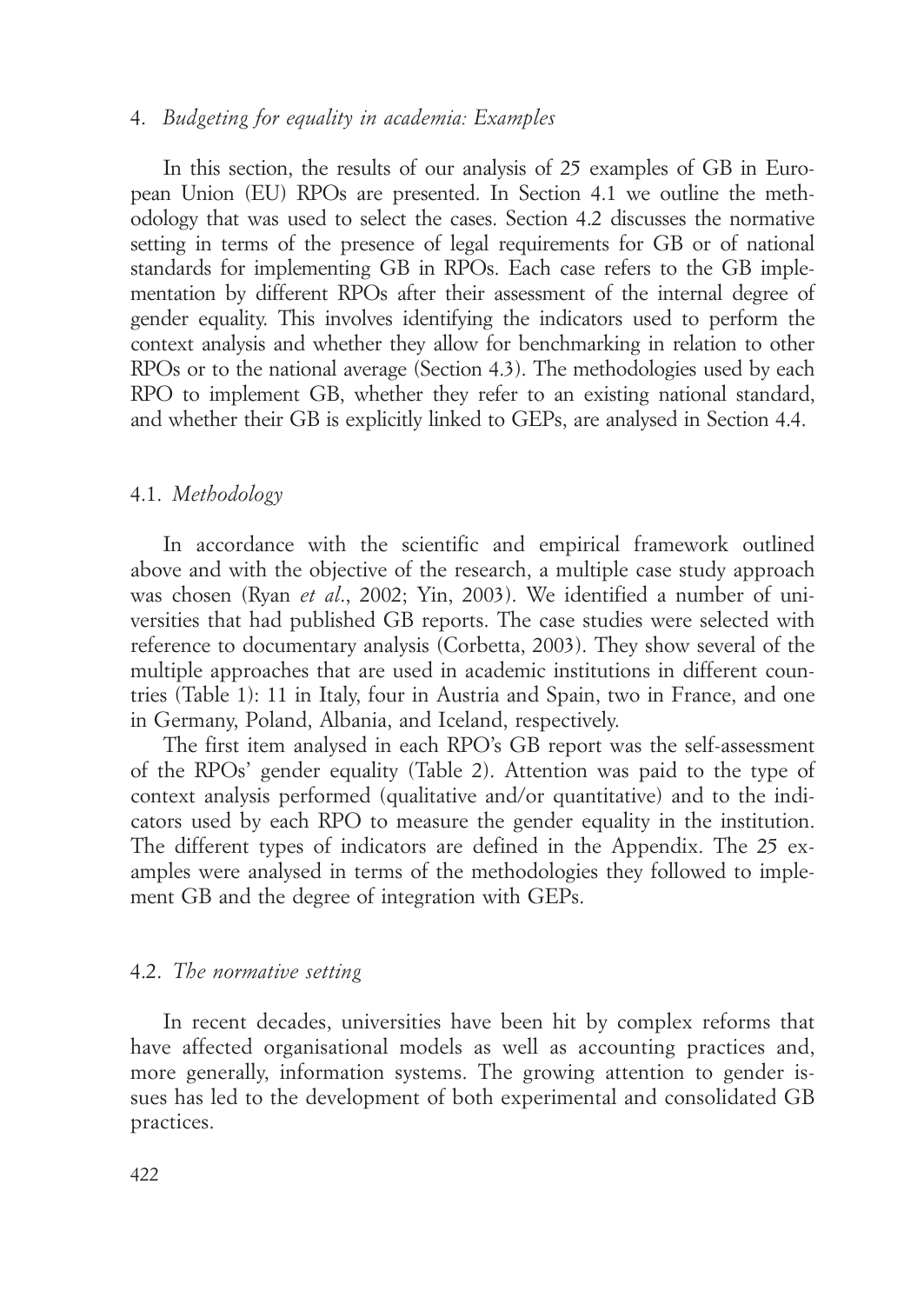| <b>RPO</b>                                     | Countries | Financial<br>Year(s) | References                                              |  |  |
|------------------------------------------------|-----------|----------------------|---------------------------------------------------------|--|--|
| University of Tirana                           | Albania   | 2019                 | Albanian Government (2016)                              |  |  |
| Austrian Student Body (Osterreichische Austria |           | 2011                 | Austrian Student Body (2013)                            |  |  |
| Hochschülerinnenschaft)                        |           |                      |                                                         |  |  |
| Medical University Graz                        | Austria   | 2010                 | GENDER UNIT, Medizinische Uni-<br>versität Graz (2011)  |  |  |
| University of Graz, Austria                    | Austria   | 2013                 | Eckstein (2016)                                         |  |  |
| Vienna University of Economics                 | Austria   | 2007                 | Klatzer et al. (2008)                                   |  |  |
| Aix-Marseille Université                       | France    | 2018                 | Aix-Marseille Université (2018)                         |  |  |
| Sciences Po                                    | France    | 2013                 | Albenga et al. (2015)                                   |  |  |
| University of Augsburg                         | Germany   | 2007                 | Rothe (2007)                                            |  |  |
| University of Iceland                          | Iceland   | 2015                 | Steinbórsdóttir et al. (2016)                           |  |  |
| Politecnico di Milano                          | Italy     | 2018                 | Politecnico di Milano (2019)                            |  |  |
| Polytechnic University of Marche               | Italy     | 2018                 | Università Politecnica delle Marche<br>(2018)           |  |  |
| University of Bari                             | Italy     | 2017                 | Università degli Studi di Bari Aldo<br>Moro (2018)      |  |  |
| University of Bologna                          | Italy     | 2018                 | Università degli Studi di Bologna,<br>Alma Mater (2019) |  |  |
| University of Ferrara                          | Italy     | 2017                 | Università degli Studi di Ferrara<br>(2018)             |  |  |
| University of Foggia                           | Italy     | 2018                 | Università degli Studi di Foggia (2016)                 |  |  |
| University of Modena and Reggio Emilia         | Italy     | 2012                 | Addabbo et al. (2015a)                                  |  |  |
| University of Padua                            | Italy     | 2016                 | Università degli Studi di Padova<br>(2016)              |  |  |
| University of Pavia                            | Italy     | 2009                 | Università degli Studi di Pavia (2010)                  |  |  |
| University of Rome - La Sapienza               | Italy     | 2018                 | Università di Roma La Sapienza<br>(2018)                |  |  |
| Ca' Foscari University of Venice               | Italy     | 2018                 | Università Ca' Foscari Venezia (2019)                   |  |  |
| University of Gdansk                           | Poland    | 2007                 | Rothe (2007)                                            |  |  |
| Universidad de Granada                         | Spain     | 2019                 | Universidad de Granada (2018)                           |  |  |
| Universidad del País Vasco                     | Spain     | 2014                 | Universidad del País Vasco (2014)                       |  |  |
| University Pablo de Olavide                    | Spain     | 2012                 | Addabbo et al. (2015a)                                  |  |  |
| University Pablo de Olavide                    | Spain     | 2018                 | Rodríguez-Modroño et al. (2020)                         |  |  |

Tab. 1. *Selected Experiences of Gender Budgeting in European Universities*

In Austria, Article 7(2) of the Constitution includes a commitment to gender equality to promote de facto equality between women and men. Eliminating existing inequalities and GB is firmly integrated into the legal framework (EIGE, 2019). The Ministry for Science pushed higher education institutions to implement the first steps towards GB as part of their performance agreement for 2010-2012.

Since the end of 1990s, plans and programmes seeking to advance gender equality in Spain have been developed at central, regional and – to some extent – local level. Gender budgeting practices are diffuse at the regional and local government levels (EIGE, 2019). As a result of the 2008 financial crisis, new regulations that aim to improve gender equality have come into force. These have expanded the scope of GEPs with regard to their content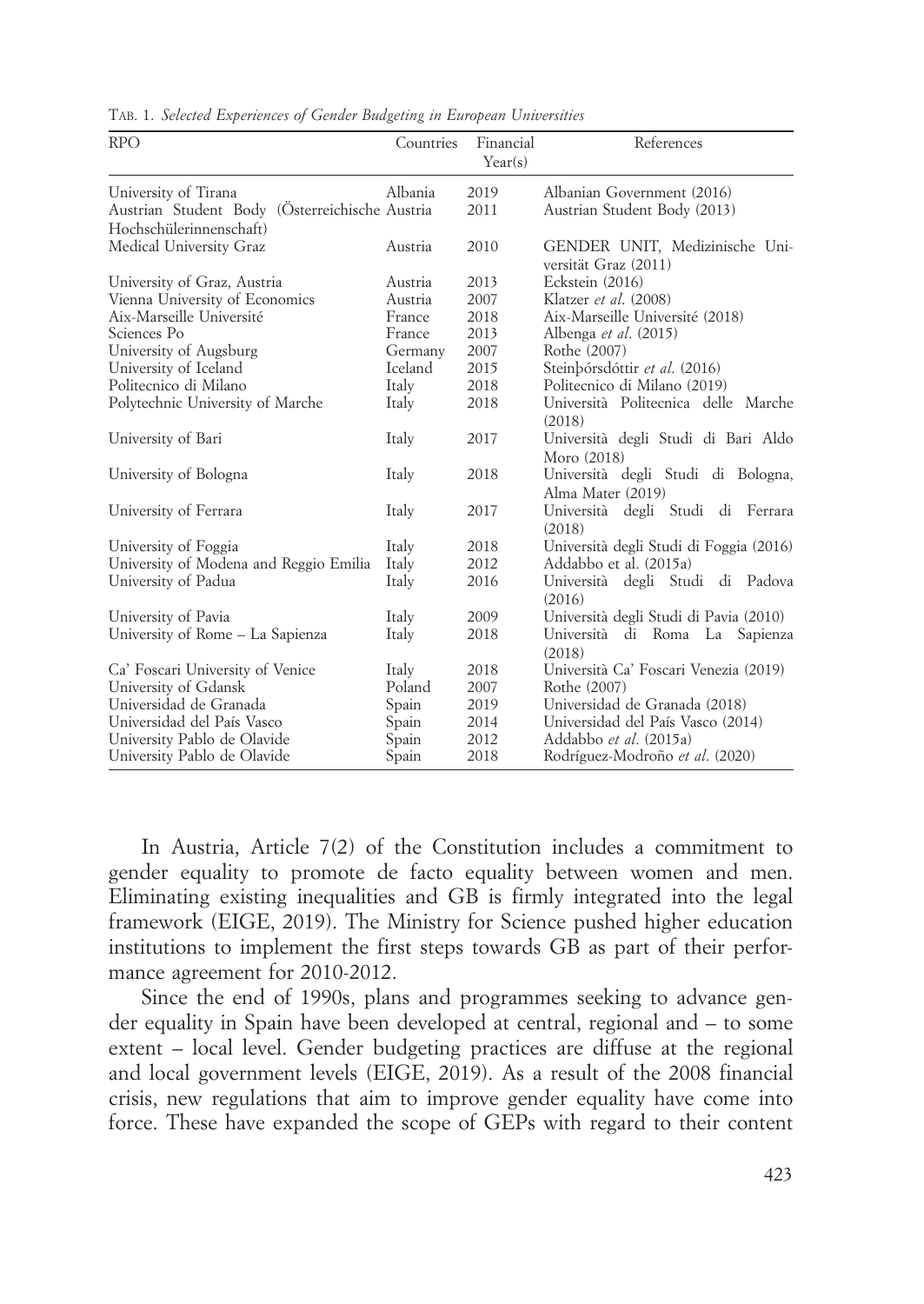(e.g., by reinforcing equal pay and enabling parents to share childcare responsibilities) and their control mechanisms. They have been shown to be a key tool in promoting effective equality in academic and research institutions, and some improvements have been made (e.g., in increasing the number of women in positions of responsibility and in the integration of gender perspectives and gender content in research).

The 2016-2020 National Strategy and Action Plan on Gender Equality was approved in Albania in 2016. It had four strategic aims: economic empowerment of women and men, guaranteeing the equal participation of women in politics and public decision making, a reduction in gender-based violence and domestic violence, a strengthening of the coordination and monitoring role of the national gender equality mechanism, and the raising of gender awareness in society in general. However, no specific objectives and measures on education were included.

The promotion of gender equality (with regard to access to decision making) was made compulsory for German universities after the introduction of the Framework Act for Higher Education of 2007. Compliance with this legal provision is listed as one of the criteria to access public funding. Specific and detailed requirements have been established at regional level, while the Federal Equality Law includes the obligation to develop GEPs (EIGE, 2016a).

In France, a legal framework for mainstreaming gender equality in research and higher education institutions can be traced back to the 2014 Act on Effective Equality between Men and Women and to the 2013 Law on Higher Education and Research (EIGE, 2016a).

In Italy, in 2010 the Committee of Guarantee for equal opportunities, the enhancement of the well-being of those who work and against discrimination, replacing the previous committees for equal opportunities and joint committees on the phenomenon of bullying set up, has been introduced and one of its functions is to propose a plan of positive actions to promote equal treatment at work and the culture of equal opportunities within universities. GB for public universities was introduced by the Law 150 of 2009 as a requirement to be included in the annual report on performances that public administration should produce each year. Recently, at national level the gender budgeting committee of the Conference of Italian Universities Rectors (CRUI, 2019) and the National Conference of Italian Universities Equal Opportunities Bodies (Addabbo *et al*., 2018) have promoted and supported gender budgeting implementation through the provision of guidelines and training activities while at State level the gender budget report is regularly issued (Guerra and Romano, 2020) including also a focus on tertiary education in a gender perspective.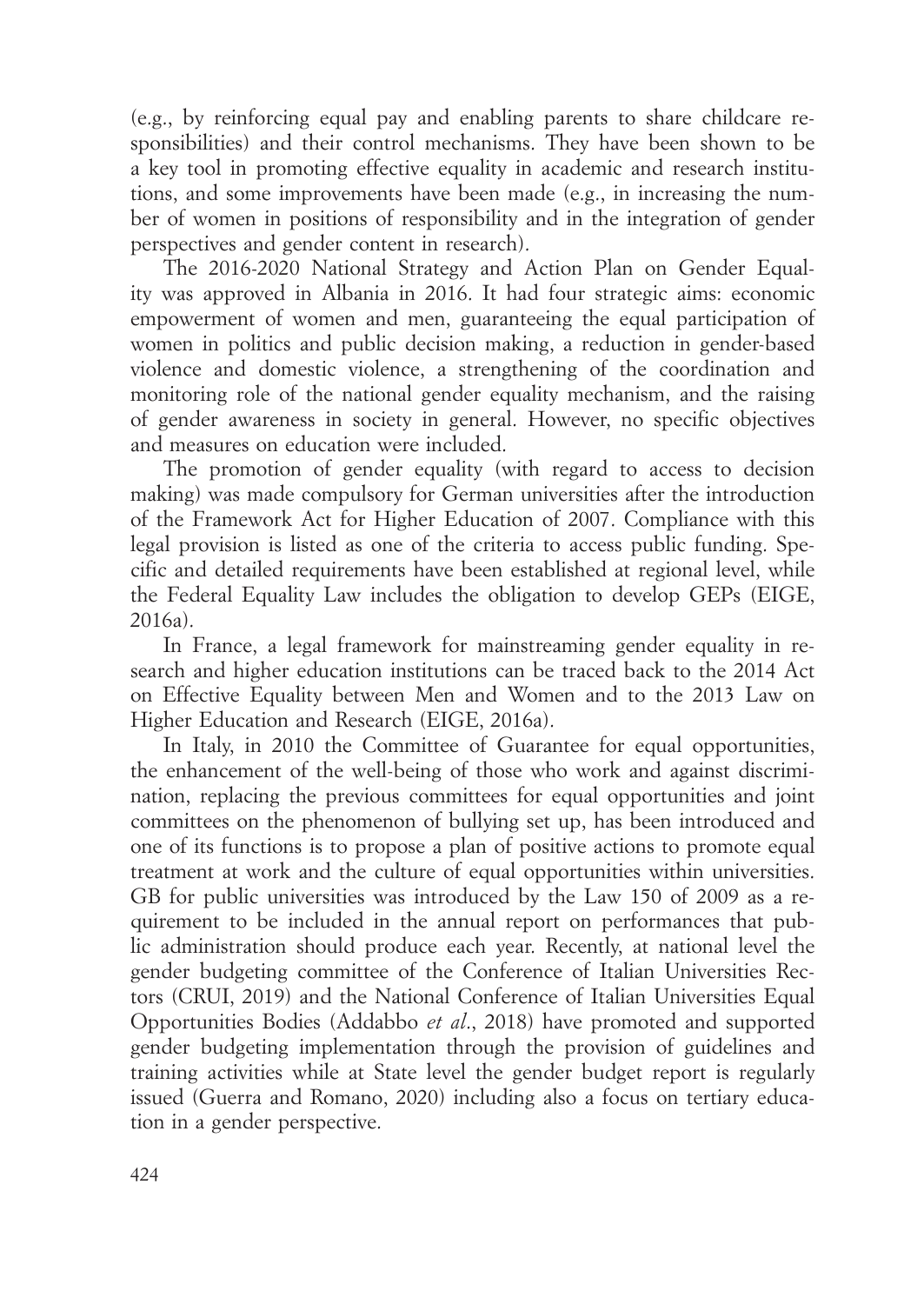# 4.3. *Gender budgeting and RPOs' gender equality assessments*

The results of the analysis showed that all the GB reports had a core section dedicated to a self-assessment of gender equality. A set of available indicators for the analysis of gender equality can be found in the Appendix. They include indicators that show the ratio of women or men in a given position as employees, level of degree, and pay differentials which can be used to compare women's earnings to men's according to academic or administrative positions (Borjas, 2016). Using multivariate econometric analysis, the percentage of the earnings gap attributable to discrimination can be calculated (Borjas, 2016; Oaxaca, 1973). 64% of the RPOs analysed used both qualitative and quantitative methods. Most, however, employed a limited set of indicators (Table 2).

The most common indicator amongst the ones that are used in the literature for analysing the gender equality context was the single representation index (SRI). This was used in 11 cases (44%). It was followed by the proportion of women and men in the institution, from student level to academic staff that shows a scissor pattern (Figure 1). The Glass Ceiling Index (GCI), which compares the proportion of women in academia (grades A, B, and C) with the proportion of women in top academic positions (grade A positions, which are equivalent to full professorships in most countries) in a given year was computed to be 28% (Figure 1).

Best practice, in terms of the completeness of indicators, can be detected in the University of Graz (Austria), the University of Bologna (Italy), and the University of Pablo de Olavide (Spain) – 2018 edition. These computed at the RPO level the GCI, the gender pay gap (GPG), and the comparative results and impact indicators (CRII) – in addition to Single Representation Index (SRI) and (or) proportions of women and men in a typical career from student level to academic staff by area (PWM/A) indicators. The use of a broader set of indicators can be correlated to an improved analytical capacity. It gives the institution a better knowledge base on which to assess the degree of gender inequality.

Visual representation of performance and accounting data—that is, the ability to provide easily comprehensible information through graphs—is a key feature in helping to guide decision makers (Busco and Quattrone, 2015). Aix-Marseille University (France), the Polytechnic of Marche (Italy), the Ca' Foscari University of Venice (Italy), and the University of Graz (Austria) provided examples of best practice in this respect.

28% of the RPOs compared their GB reports with national average data (Table 2): the University of Tirana (Albania), and the Universities of Foggia, Marche, Modena and Reggio Emilia, Rome, and Venice (Italy). The Pablo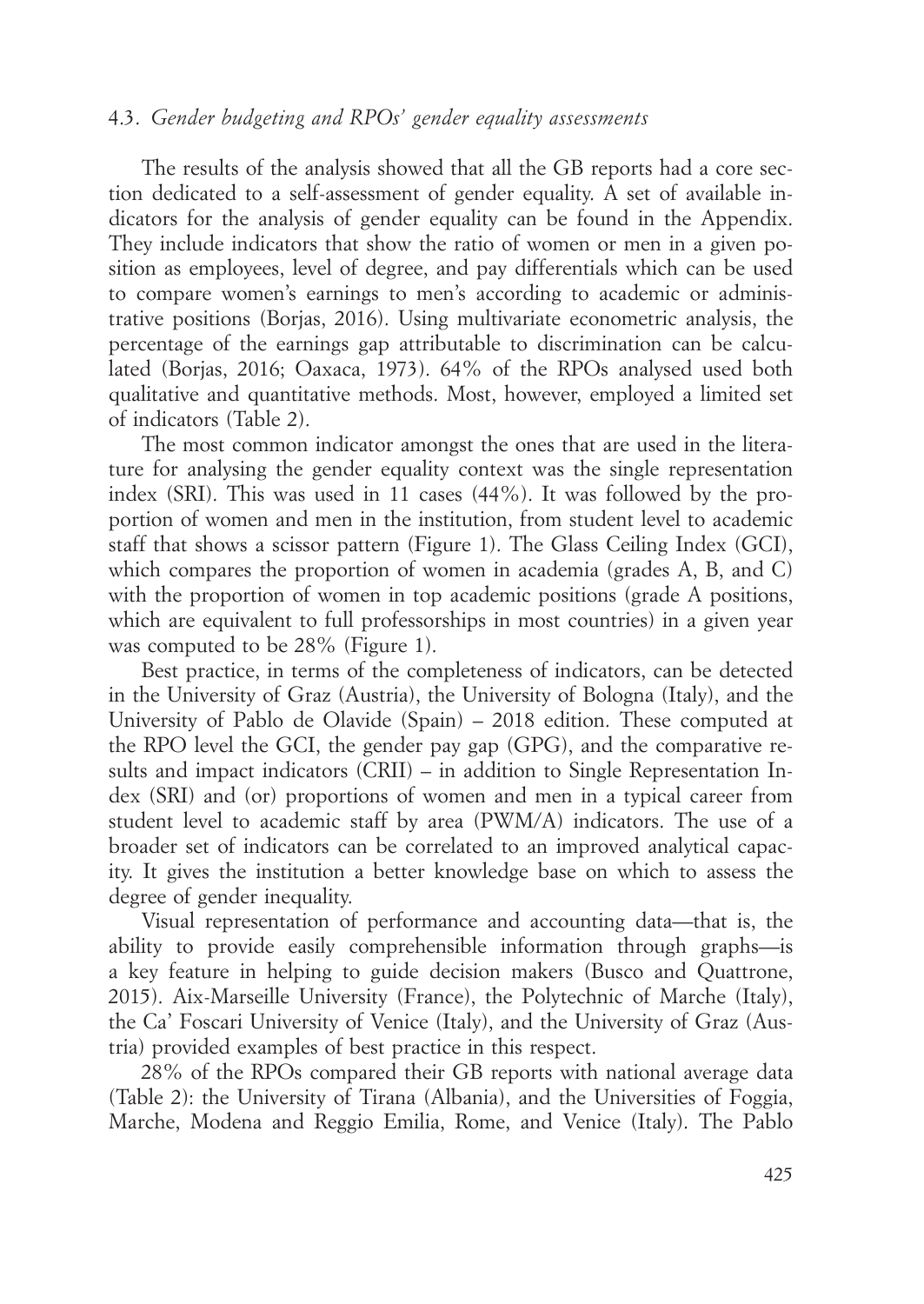| <b>RPO</b>                       | Country   | Type of Indicators                           | Indicators                                   | Comparative<br>analysis |
|----------------------------------|-----------|----------------------------------------------|----------------------------------------------|-------------------------|
| University of Tirana             | AL        | Qualitative, Quantitative PWM, PWMA          |                                              | <b>YES</b>              |
| Vienna University of Economics   | AT        | Oualitative                                  |                                              | NO.                     |
| Austrian Student Body            | AT        | Qualitative, Quantitative GPG, SRI, CRII     |                                              | NO.                     |
| Medical University Graz          | AT        | Oualitative                                  | GPG, SRI                                     | NO.                     |
| University of Graz, Austria      | AT        | Ouantitative                                 | PWM, PWMA,<br>GCI,                           | NO.                     |
|                                  |           |                                              | GPG, SRI                                     |                         |
| Aix-Marseille Université         | <b>FR</b> | Ouantitative                                 | <b>CRII</b>                                  | NO.                     |
| Sciences Po                      | <b>FR</b> | Qualitative, Quantitative GPG, SRI, CRII     |                                              | NO.                     |
| University of Augsburg           | DE        | Oualitative                                  | <b>SRI</b>                                   | NO.                     |
| University of Modena and RE      | IT        | Qualitative, Quantitative SRI                |                                              | <b>YES</b>              |
| University of Ferrara            | IT        | Qualitative, Quantitative PWM, PWMA, GCI     |                                              | NO                      |
| University of Pavia              | <b>IT</b> | Qualitative, Quantitative PWM                |                                              | NO.                     |
| Ca' Foscari University of Venice | IT        | Qualitative, Quantitative PWM, PWMA          |                                              | <b>YES</b>              |
| University of Foggia             | <b>IT</b> | Qualitative, Quantitative SRI                |                                              | <b>YES</b>              |
| Polytechnic University of Marche | IT        | Ouantitative                                 | PWMA, GCI, SRI                               | <b>YES</b>              |
| University of Bari               | <b>IT</b> | Qualitative, Quantitative PWM, SRI           |                                              | NO.                     |
| University of Rome - La Sapienza | <b>IT</b> | Qualitative, Quantitative SRI                |                                              | <b>YES</b>              |
| University of Bologna            | <b>TT</b> | Qualitative, Quantitative PWM, PWMA,         | GCI.                                         | NO.                     |
|                                  |           |                                              | GPG                                          |                         |
| University of Padua              | IT        | Qualitative, Quantitative PWM, PWMA, GCI     |                                              | NO.                     |
| Politecnico di Milano            | <b>IT</b> | Qualitative, Quantitative PWM, PWMA, GCI     |                                              | NO.                     |
| University of Gdansk             | PL        | Oualitative                                  |                                              | NO.                     |
| University Pablo de Olavide      | ES        | Qualitative, Quantitative SRI                |                                              | <b>YES</b>              |
| University Pablo de Olavide      | ES        |                                              | Qualitative, Quantitative DI, GCI, GPG, SRI, | NO.                     |
|                                  |           |                                              | <b>CRII</b>                                  |                         |
| Universidad de Granada           | ES        | Ouantitative                                 | DI. SRI. CRII                                | NO.                     |
| Universidad del País Vasco       | ES        | Qualitative, Quantitative DI, GPG, SRI, CRII |                                              | NO                      |

Tab. 2. *Context Analysis Indicators*

*Source*: Authors' Elaborations.





*Source*: Authors' elaborations on the 25 cases.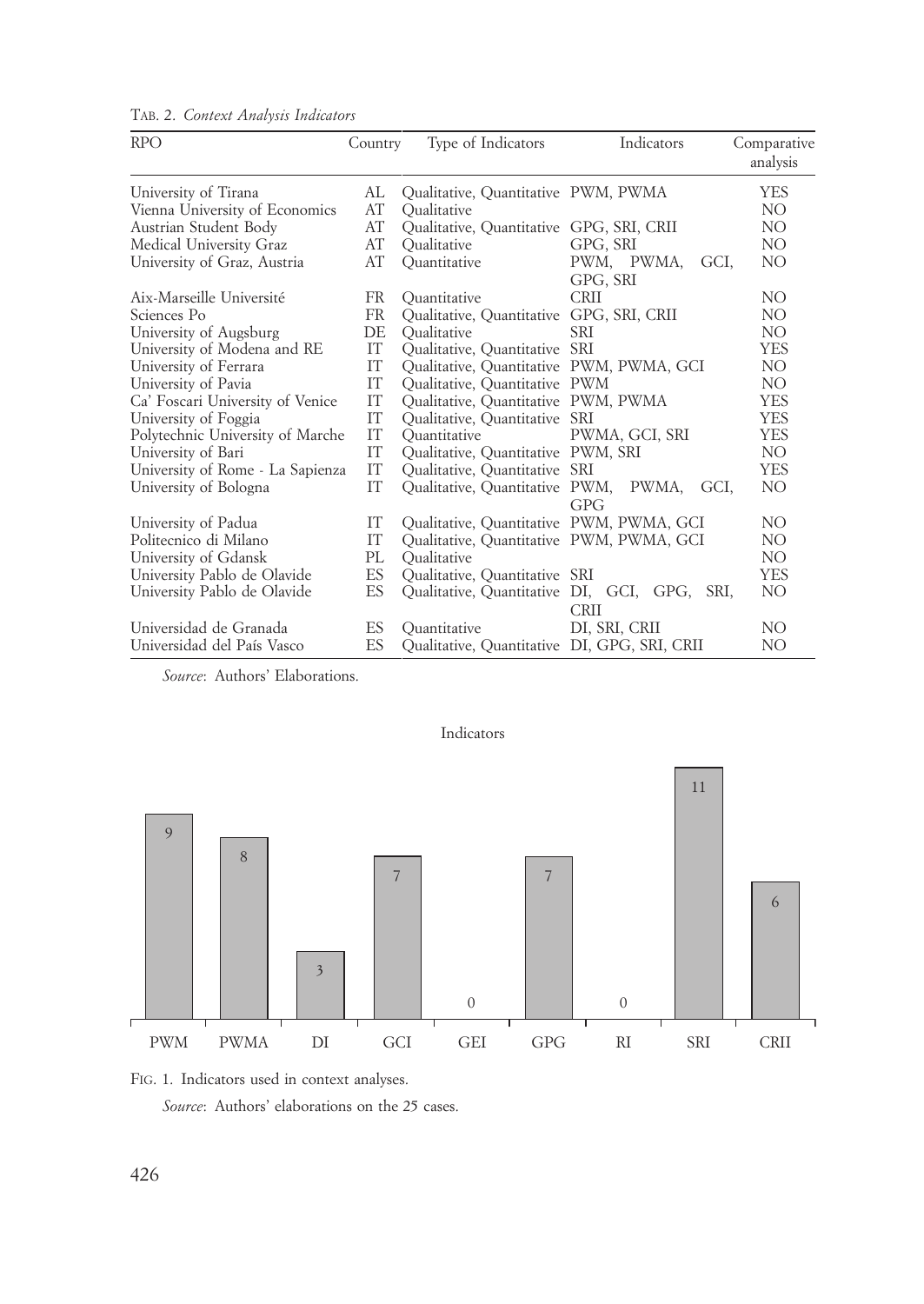de Olavide University (Spain) compared itself with the University of Modena and Reggio Emilia (Italy). Comparing data against national averages represented a lean solution rather than comparing results with multiple similar institutions. This avoided the inclusion of a large amount of data relating to different experiences that might, in any case, have lacked an overview of the system in which the organisations were operating. An alternative benchmark might be universities of approximately the same size or in similar areas. The latter could be useful to analyse the interaction with other institutions' experiences in countries such Italy or Spain, where GB experiences are well dispersed at regional or local levels.

# 4.4. *Gender budgeting: Methodologies and links with GEPs*

In this section the RPOs' methodologies and practices and their interaction with GEPs are analysed (Table 3). With reference to Klatzer *et al*. (2018), we were able to detect GB implementation that aimed to integrate gender analysis through all stages of the budgeting cycle (from planning, to implementation, auditing, and evaluation), mainstreaming gender perspectives into the whole process of public finance management (PFM). Most of the GB practices used a PFM approach (Figure 2). We did not observe any full integration of the gender perspective into medium-term budget planning.

Performance-based budgeting or results-based budgeting linking policy targets and objectives more closely with budgeting has been was used in one GB analysis. Well-being GB was applied in three cases. We also classified the 25 examples according to the level of participation at different phases of the budgeting process, from advice/consultation to budget decisions, and whether they used an account-based approach to provide a reclassification of public expenditures so as to assess congruence between gender-relevant objectives and budget allocations (Budlender and Hewitt, 2003; Budlender *et al*., 2002; Sharp and Broomhill, 1990). The account-based approach was used in six cases.

The classification provided in Table 3 shows the methodology implicit in each case. Most of the RPOs did not refer to a specific approach. The exceptions were the GB carried out by the Austrian Student Body (Österreichische Hochschülerinnenschaft), the University of Modena and Reggio Emilia, and the University of Pablo de Olavide (Addabbo *et al*., 2015a). The latter used a well-being GB approach to assess the role of programmes on students' well-being, with particular attention paid to certain dimensions that the students had identified as priority actions through a participatory budgeting process. In the case of the Austrian Student Body (Österreichis-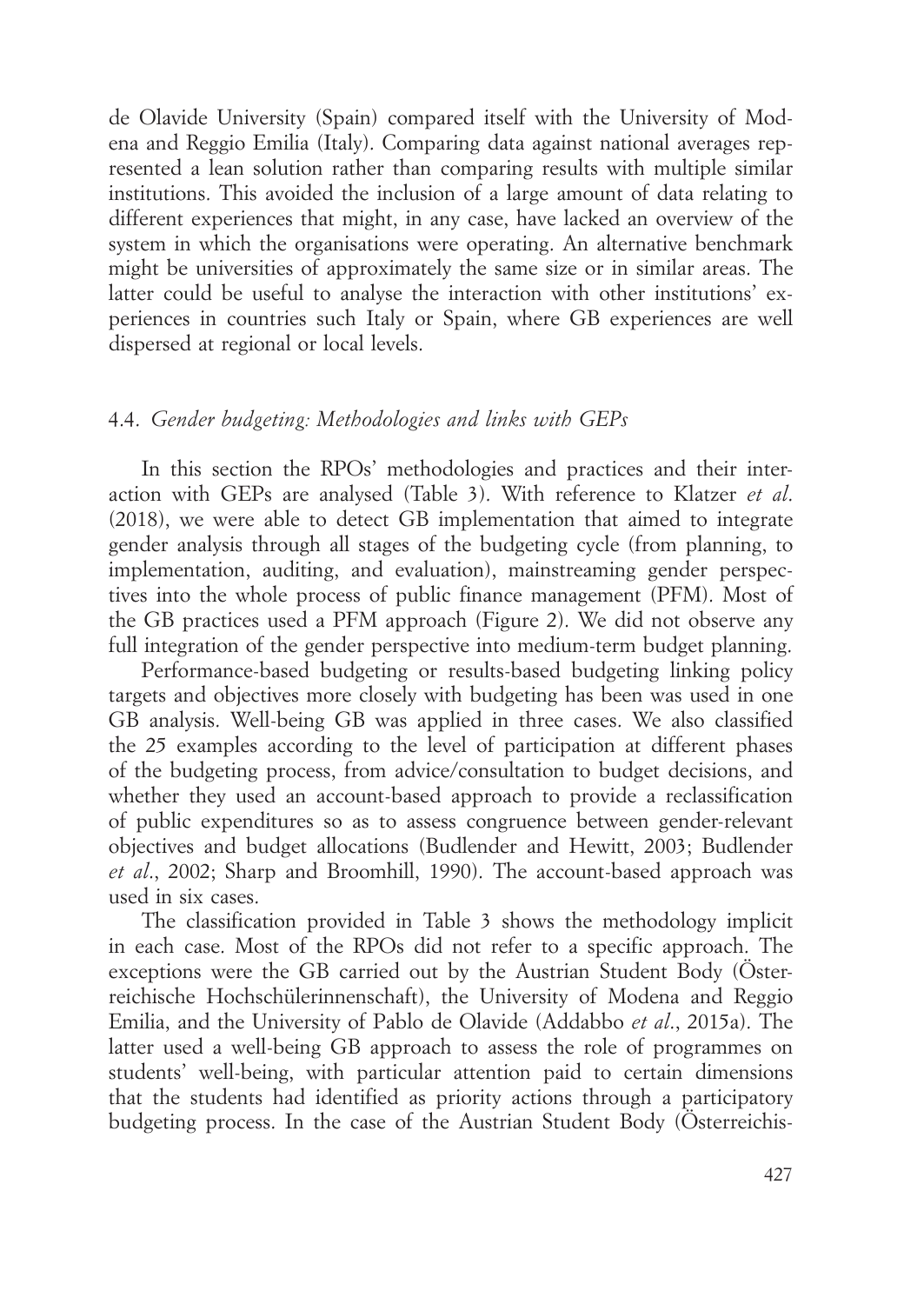| RPO(s)                           |           |      |                |            | Country Financial Time In GEPs Methodology | ST  |     | AUD BUDG        |
|----------------------------------|-----------|------|----------------|------------|--------------------------------------------|-----|-----|-----------------|
|                                  |           | Year | Span           |            |                                            |     |     |                 |
| University of Tirana             | AL        | 2020 | $\overline{4}$ | NO         |                                            | NO  | NO  | NO              |
| Vienna University of Economics   | AT        | 2007 | 1              | NO         |                                            | NO  | NO  | NO              |
| Austrian Student Body            | AT        | 2011 | 1              | NO         | PFM, PB                                    | YES | NO  | NO <sub>1</sub> |
| Medical University Graz          | AT        | 2010 | $\overline{2}$ | NO         | <b>PFM</b>                                 | NO. | NO  | NO              |
| University of Graz, Austria      | AT        | 2013 | 4              | YES        | AB, PFM                                    | NO  | YES | <b>YES</b>      |
| Aix-Marseille Université         | FR        | 2018 | 1              | NO         | <b>PFM</b>                                 | NO. | NO  | NO              |
| Sciences Po                      | <b>FR</b> | 2013 | $\mathbf{1}$   | YES        | <b>PFM</b>                                 | NO. | NO  | NO              |
| University of Augsburg           | DE        | 2007 | $\mathbf{1}$   | NO         |                                            | NO  | NO. | NO              |
| University of Modena and RE      | IT        | 2012 | 1              | NO.        | WBGB, PB                                   | NO  | YES | NO              |
| University of Ferrara            | IΤ        | 2017 | 3              | YES        | AB                                         | NO  | YES | NO              |
| University of Pavia              | IΤ        | 2009 | $\mathbf{1}$   | NO         | AB                                         | NO  | NO  | NO              |
| Ca' Foscari University of Venice | IT        | 2018 | $\mathbf{1}$   | <b>YES</b> | AB, PFM                                    | NO  | YES | NO              |
| University of Foggia             | IT        | 2018 | 1              | <b>YES</b> | <b>PFM</b>                                 | NO. | NO. | NO              |
| Polytechnic University of Marche | IT        | 2018 | 1              | <b>YES</b> | <b>PFM</b>                                 | NO. | NO  | NO <sub>1</sub> |
| University of Bari               | IT        | 2017 | 7              | YES        | <b>PFM</b>                                 | NO  | YES | NO              |
| University of Rome - La Sapienza | IT        | 2018 | $\mathbf{1}$   | NO         | <b>PFM</b>                                 | NO  | NO  | NO              |
| University of Bologna            | IT        | 2018 | $\mathbf{1}$   | YES        | AB                                         | NO  | YES | NO              |
| University of Padua              | IT        | 2016 | 1              | <b>YES</b> |                                            | NO. | NO. | NO              |
| Politecnico di Milano            | IΤ        | 2018 | 3              | YES        | AB                                         | NΟ  | YES | NO              |
| University of Gdansk             | PL        | 2007 | $\mathbf{1}$   | NO         |                                            | NO  | NO  | NO              |
| University Pablo de Olavide      | ES        | 2012 | 1              | NO         | WBGB, PB                                   | NO  | YES | NO              |
| University Pablo de Olavide      | ES        | 2018 | 1              | NO         |                                            | NO  | YES | NO.             |
| Universidad de Granada           | ES        | 2019 | 1              | NO.        | PFM, PBB                                   | YES | NO  | YES             |
| Universidad del País Vasco       | ES        | 2014 | $\overline{2}$ | YES        | WBGB                                       | YES | YES | NO              |

Tab. 3. *Methodology and interaction with GEPs*

*Source*: Authors' elaborations.

che Hochschülerinnenschaft), the authors adopted the standard qualitative− quantitative BASS method (Bauer and Baumann, 1996), which integrates administrative data, questionnaires, and semi-structured interviews.

Another key topic explored in the analysis was the integration of gender budgets with GEPs. According to the European Commission, these are a set of actions aimed at carrying out impact assessment of procedures and practices to identify gender bias, to identify and implement innovative strategies to correct them, and to set targets and indicators to monitor progress towards gender equality (EIGE, 2016b). Therefore, as budgets reflect an institution's real policy commitments, their analysis can also improve the sustainability of GEPs by detecting the most effective and efficient allocation of resources.

It emerged that around 45% of the budgeting examples were integrated into official GEPs (Table 3). This was more often so in the Italian universities, which usually made reference to GEPs, or positive action plans. This may be explained by the fact that positive action plans are compulsory by law for every Italian public organisation. However, it is important to mention that most of the Italian GB that referred to GEP objectives did not show an effective integration between the two. In other words, the budgets were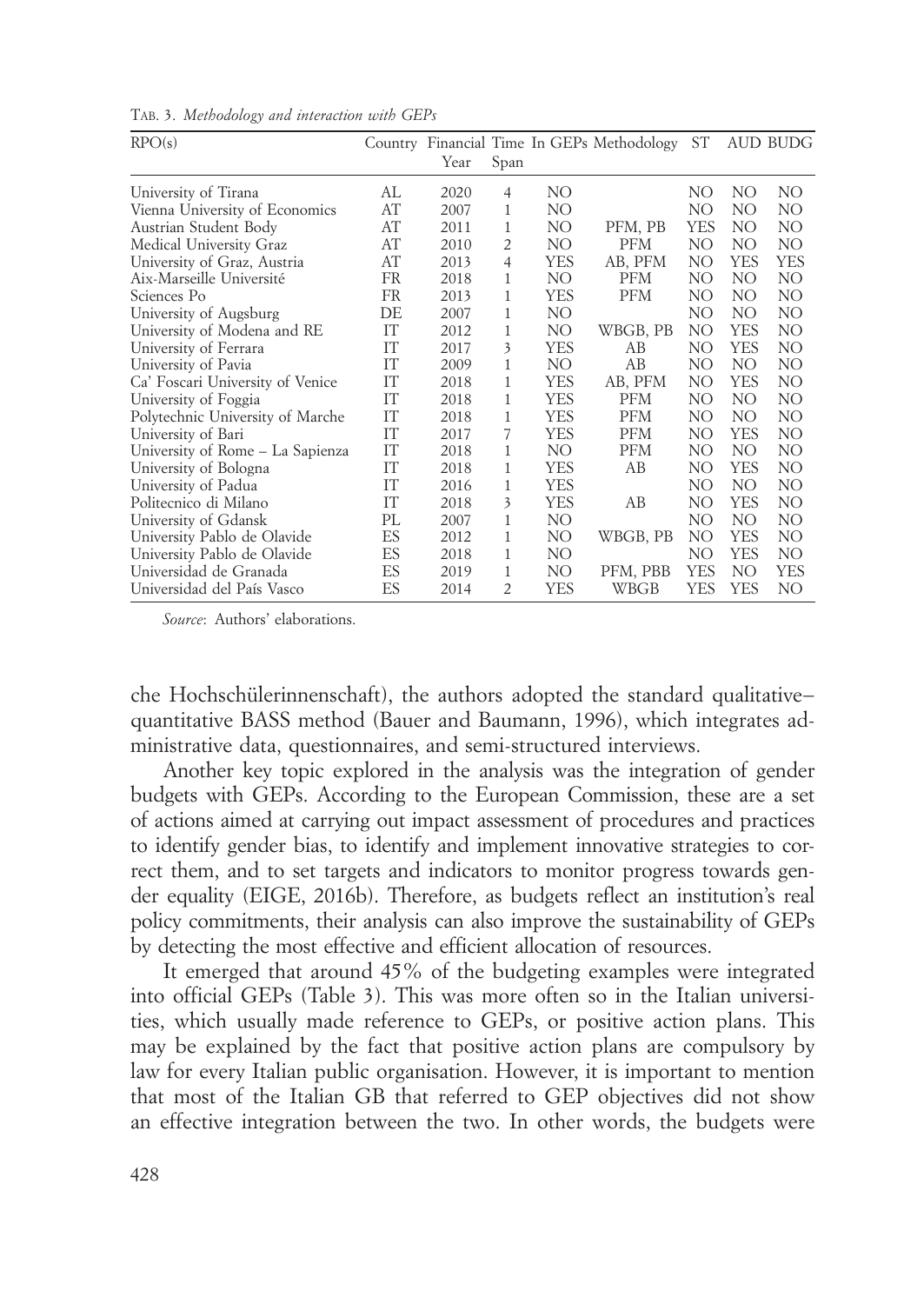



not structured to measure the progress toward GEP objectives in an effective manner (Table 3).

It is therefore also worth noting that GB should also be read in relation to other reporting documents. In some cases, we noticed that GB was displayed within, for instance, social reports, sustainability reports, and integrated reports. This was the case at the universities of Bari, Pavia, Rome, and the Polytechnic of Marche (Italy), the Aix-Marseille University (France), and the University of Granada (Spain). We believe that such an integration has advantages connected to the contextualisation of gender issues in the wider organisational context. It limits the possibility that stakeholders might consider the institutions' reports and accounting practices to be too fragmented. However, the inclusion of different budgets in the same document may lead to over-lengthy and unappealing documents that bear the risk of diluting the significance of the gender dimension. A potential solution would be to create a set of separate and lean documents linked to each other; the Polytechnic of Marche provided such an example.

A single performance reporting document can incorporate appendixes focusing on specific aspects such as gender issues and the environment. This solution also avoids any potential overlap between different reporting tools (i.e., gender budget, sustainability, and social reports). The European Commission (2012) observed that:

Structural change in universities and research institutions means making them more gender-aware, thereby modernising their organisational culture. This has important implications for equal opportunities, full use of talent, appeal of scientific careers, and quality of scientific research. It implies systemic, integrated, long term approaches rather than piecemeal shortterm measures.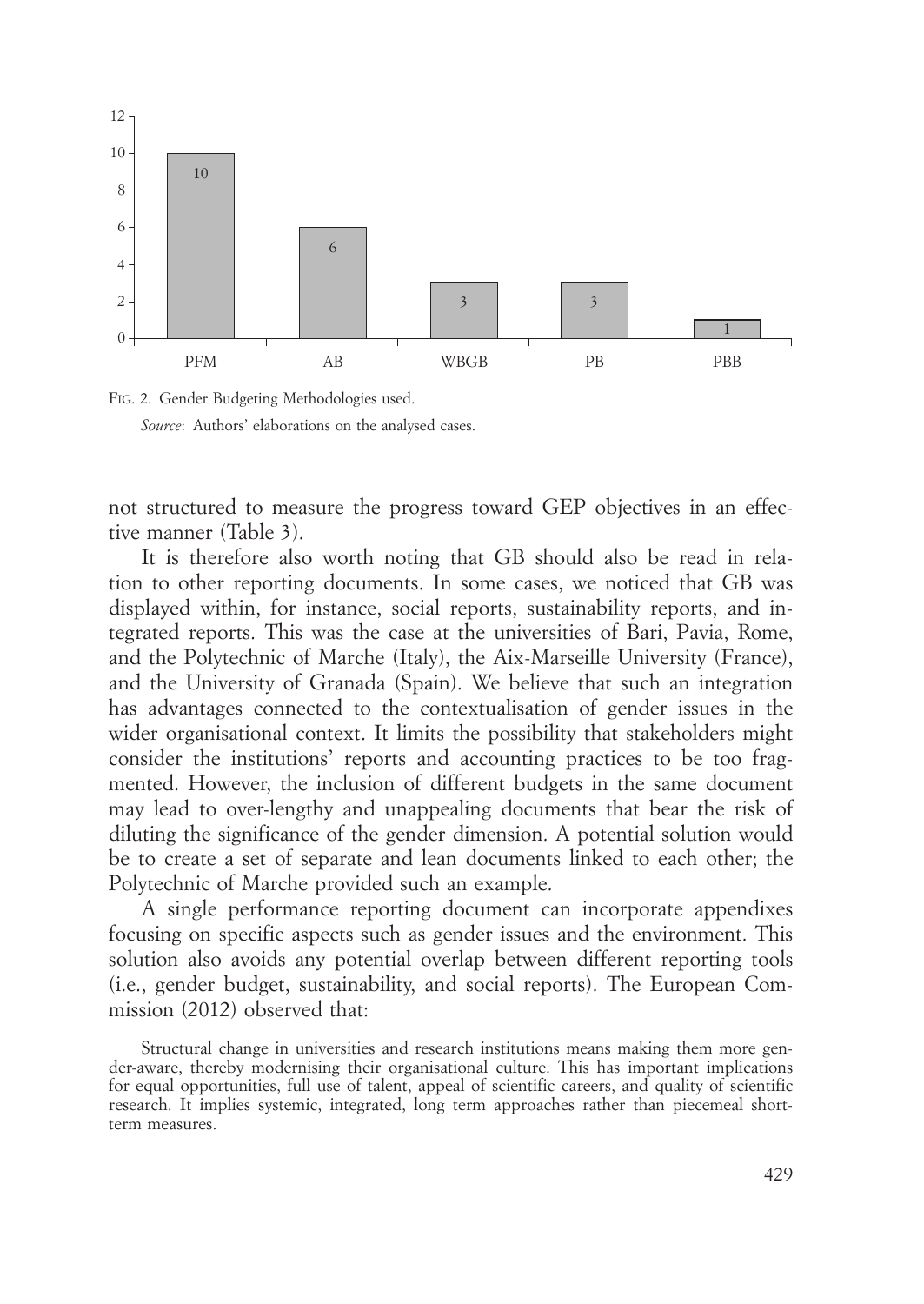Finally, it emerged that approximately 42% of gender budgets had a structural impact on organisations' gender equality. The main effect related to the information they provided to the RPOs' strategy makers. In particular, it seems that GB was used as a means of supporting gender-based planning. An interesting practice was observed in the University of Ferrara, where the results of GB were used to support the university's governance bodies in their decision making.

# 5. *Discussion and conclusions: Towards transformative gender budgeting*

In this section, we summarise the main results of the analysis and provide some suggestions for the implementation of GB in RPOs, which remains an underused strategy in reducing gender inequalities. Our survey revealed that approaches and effects varied within and across the different institutions. We therefore propose the following:

1. RPOs' gender equality self-assessment. A wide set of indicators should be considered. They should be both qualitative and quantitative, represented in a clear and comprehensible way, and made available so that the impact of policies can be tested in a dynamic setting. Comparisons with national averages and with other benchmarks (e.g., with universities of the same size or with similar research and educational objectives) would allow a better understanding of organisational performance in terms of gender equality.

2. Gender budgeting and GEPs. There is a need to integrate the two types of documents, to measure progress towards GEP objectives, and to monitor GEP structures.

3. Gender budgeting methodologies. Approaches and standards should be adopted and followed consistently, both in terms of the overall organisational budgeting process and of the local, national, and international contexts and objectives.

4. Gender budgeting inclusion in the budgeting cycle and in the RPO reporting framework. This should include GB in the general context of financial auditing and monitoring, and will yield more powerful information. The GB document should be integrated into the wider reporting framework of the institution, linking it to other documents such as the social report. This will provide more useful data for internal and external stakeholders.

5. Continuity in GB should be ensured by its integration into the budget cycle.

Evidence collected at EU level (European Commission, 2019a) and through the cases in the present study reveal the persistence of gender inequality. This reinforces the need for analysis of the determinants and policies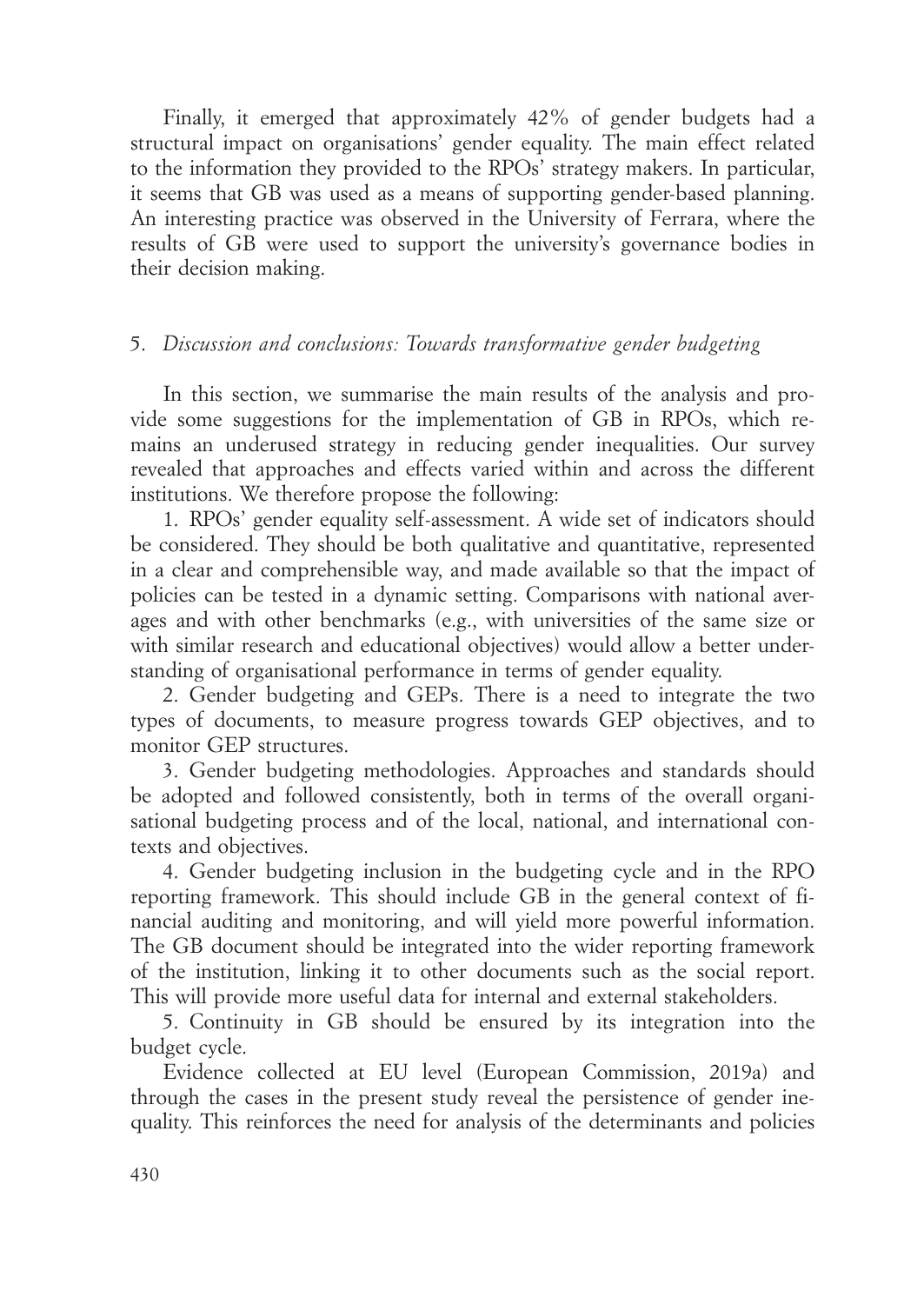that can secure the objectives expressed in European strategies and shared, to different degrees, by member countries. Gender budgeting is a process that provides RPOs with the opportunity to link gender equality plans with budget cycles, fostering decision-making processes that acknowledge gender equality issues at all organisational levels. The monitoring and evaluation of GEPs and their inclusion in the GB process will ensure their efficacy. As the examples herein have shown, however, the two elements are not yet truly integrated. The integration of GB into the RPO budget cycle will allow them to be organisationally transformative. At present, there is the risk of them having no real impact on decision making.

A wider analysis of other institutions and longitudinal case studies might help to corroborate the suggestions made above, and may provide institutions that wish to implement GB within their RPOs with a better knowledge of its effectiveness in reaching gender equality.

#### *Acknowledgements*

The authors gratefully acknowledge funding from the European Union's Horizon 2020 Research and Innovation program Leading Towards Sustainable Gender Equality Plans in research performing organisations [LeTSGEPs] project (Grant Agreement no. 873072). Two anonymous referees are thanked for critically reading the manuscript and their insightful comments and suggestions.

# *Appendix*

Indicators used in by each RPO for the RPO's gender equality self-assessment:

– PWM: proportions of women and men in a typical career from student level to academic staff and its representation showing a scissor pattern.

– PWMA: proportions of women and men in a typical career from student level to academic staff by area and its representation showing evidence of a scissor pattern.

– DI: Dissimilarity index defined as *w w m m* 2  $1\sqrt{w_i-m_i}$  $\sum_{i} \left| \frac{w_i}{w} - \frac{m_i}{m} \right|$ , where  $m_i$  and  $w_i$  are men and women in the *i*-th area.

– GCI: «The Glass Ceiling Index (GCI) is a relative index comparing the proportion of women in academia (grades A, B, and C) with the proportion of women in top academic positions (grade A positions; equivalent to full professors in most countries) in a given year. The GCI can range from 0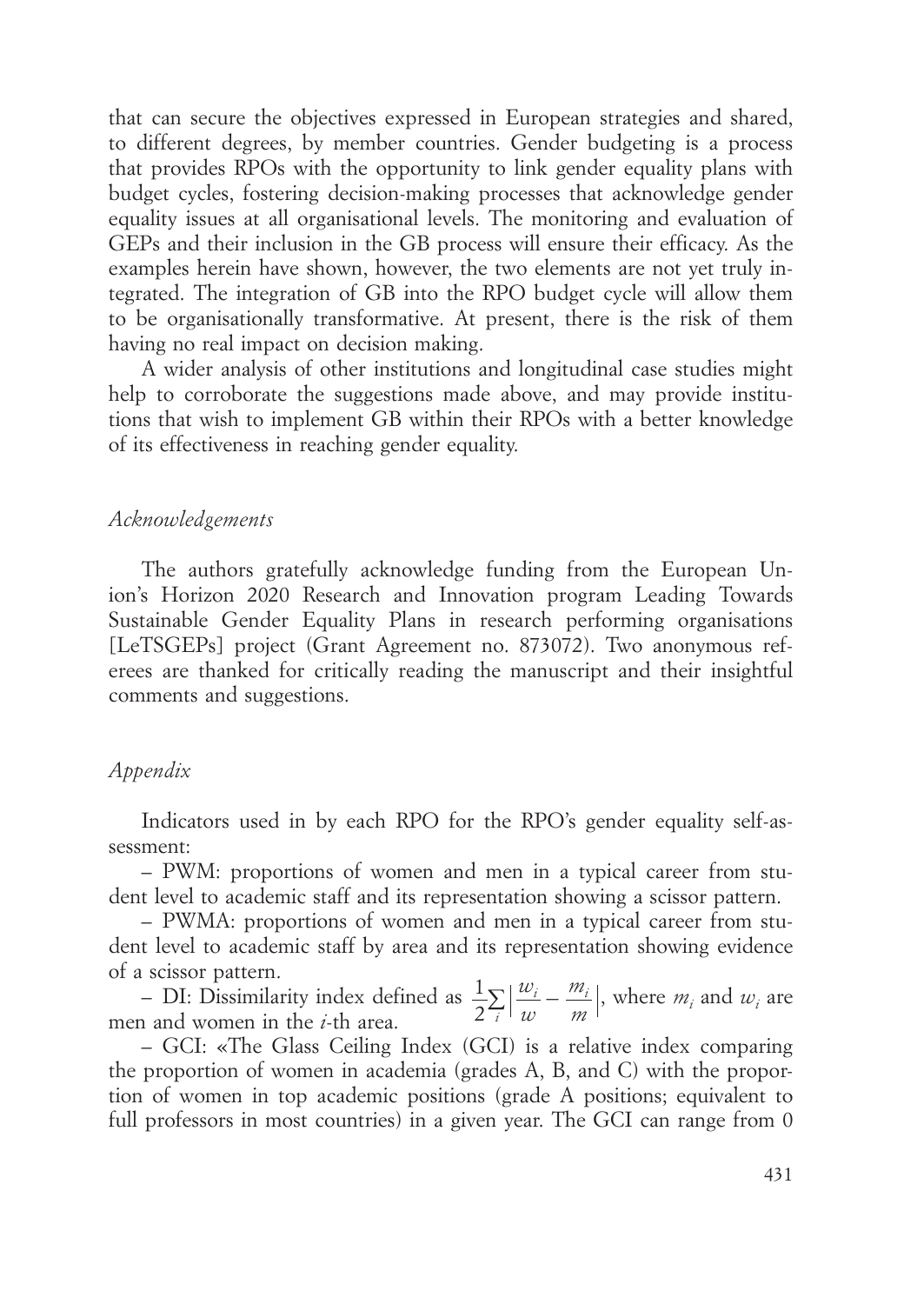to infinity. A GCI of 1 indicates that there is no difference between women and men in terms of their chances of being promoted. A score of less than 1 means that women are more represented at the grade A level than in academia generally (grades A, B, and C) and a GCI score of more than 1 indicates the presence of a glass ceiling effect, meaning that women are less represented in grade A positions than in academia generally (grades A, B, and C). In other words, the interpretation of the GCI is that the higher the value, the stronger the glass ceiling effect and the more difficult it is for women to move into a higher position» (European Commission 2019a, 125).

– GEI: Gender Equality Index.

– GPG: Gender Pay Gap.

– RII: Results and Impact Indicators.

– SRI: Single Representation Index:

 $F_{ii}/T_{ii}$  Representation Index referred to the Institution;

 $F_{\hat{i}\hat{i}\hat{j}}/\hat{T}_{\hat{i}\hat{k}}$  RI for the whole institution;

*Fjcountry*/*Tjcountry* RI for the Country of the Institution;

*Fjnetwork*/*Tjnetwork* RI for the Network of Institutions;

 $F_{iEU}$ <sup>T</sup> $T_{iEU}$ <sup>RI EU</sup> average;

– CRII: Comparative RI indices:

 $(F_i/T_i)/(F_{i\nu}/T_{i\nu})$  [provides a measure of the representation of women in that field of study with regards to the same level of study at the university the dept. belongs to level];

 $(F_i/T_{ii})/(F_{iicountry}/T_{iicountry})$  [provides a measure of the representation of women in that field of study with regards to the same area and level of study at national level];

 $(F_{ji}/T_{ji})/(F_{jinterwork}/T_{jinterwork})$  [provides a measure of the representation of women in that field of study with regards to the same area and level of study at network of institutions in the project level];

 $(F_i/T_i)/ (F_{iEU}/T_{iEU})$  [provides a measure of the representation of women in that field of study with regards to the same area and level of study at EU level];

where:  $F_{ij}$  = female students enrolled in *j* and *i*; *w* = whole institution/university the single department belong to;  $F_{iw}$  = female students enrolled in *j* in the whole university;  $i =$  field of study (Engineering, Economics...); *j* = ISCED (International Standard Classification of Education).

## *References*

Addabbo, T. (2016), Gender Budgeting in the capability approach: From theory to evidence, in J. Campbell and M. Gillespie (eds.), *Feminist economics and public policy*, Abingdon, UK, Routledge.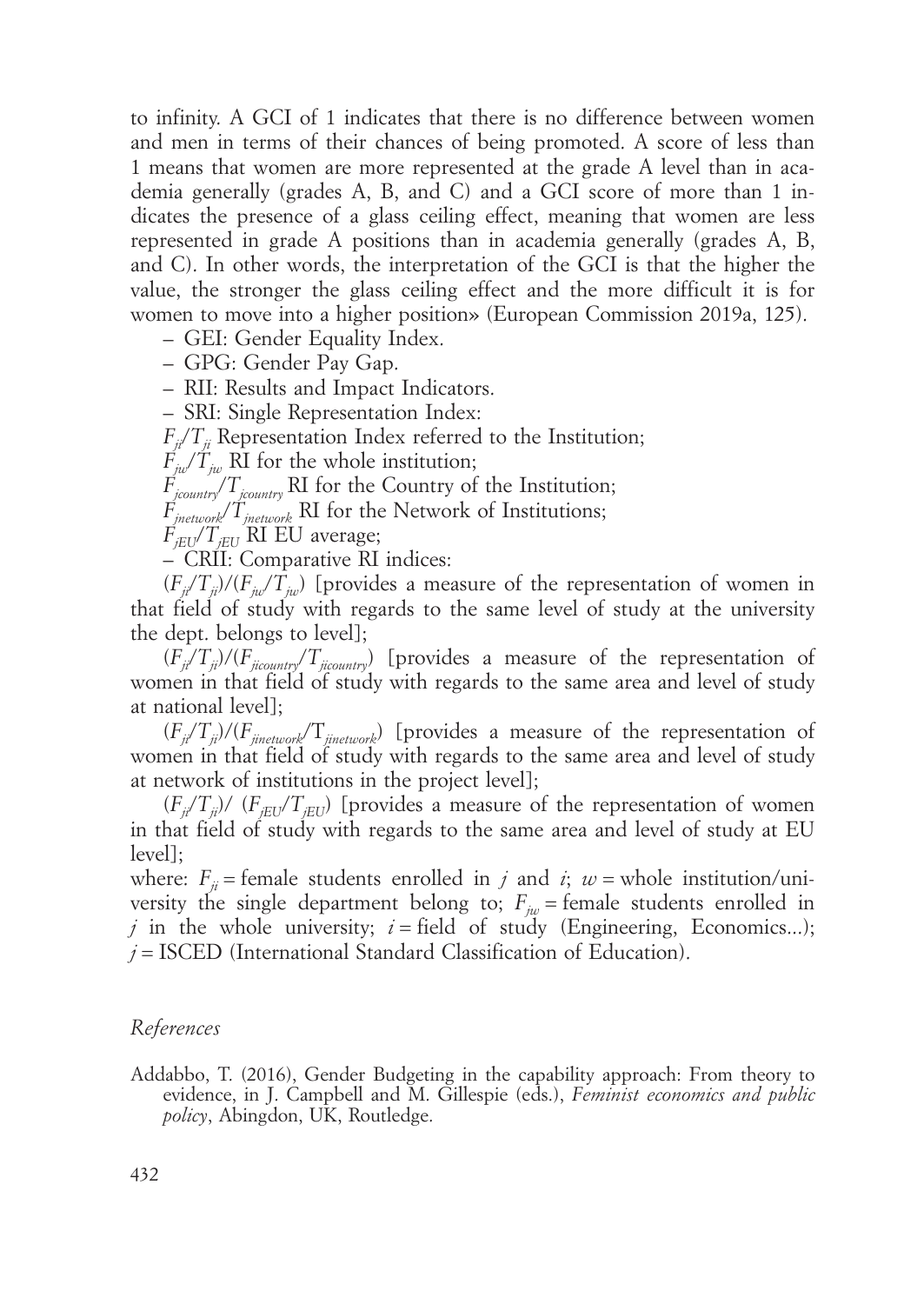- Addabbo, T., Arciprete, C., Biggeri, M. and Picchio, A. (2019), Gender budgeting from a capability approach perspective: Evidences from Senegal, in P. Paoloni, M. Paoloni and S. Arduini (eds.), *Proceedings of the 2nd International Conference on Gender Research*, Rome, Roma Tre University, 11-12 April 2019, Reading, Academic Conferences and Publishing International Limited.
- Addabbo, T., Gálvez-Muñoz, L. and Rodríguez-Modroño, P. (2015a), Gender budgeting in education from a wellbeing approach: An application to Italy and Spain, *Politica Economica/Journal of Economic Policy*, XXXI(2), 195-212.
- Addabbo, T., Gunluk-Senesen, G. and O'Hagan, A. (2015b), Gender budgeting: Insights from current methodologies and experiences in Europe, *Politica Economica/Journal of Economic Policy*, XXXI(2), 125-134.
- Addabbo, T., Lanzi, D. and Picchio, A. (2010), Gender Budgets: A capability approach, *Journal of Human Development and Capabilities: A Multi-Disciplinary Journal for People-Centered Development*, 11(4), 479-501.
- Addabbo, T., Pulejo, L., Tomasin, P. and Tomio, P. (2018), Linee guida per il bilancio di genere delle Università. Una proposta operativa (Versione 1.0), in R. Kodilja and P. Tomio, (eds.), *Partecipazione ed empowerment delle donne. Organismi di parità universitari a sostegno dei potenziali*, Pisa, ETS.
- Aix-Marseille Université (2018), *Bilan Social*. Available at: https://www.univ-amu.fr/ system/files/2019-07/DIRCOM-bilan\_social\_2018.pdf.
- Albanian Government (2016), *National strategy and action plan on gender equality 2016-2020*. Available at: https://www.legislationline.org/download/id/7343/file/ Albania National strategy\_action\_plan\_gender\_equality\_2016-2020\_en.pdf.
- Albenga, V., Boring, A., Forest, M. and Périvier, H. (2015), Sciences Po, in *Deliverable Number D.2.2 First Gender Equality Report*, Effective Gender Equality in Research and the Academia (EGERA). Available at: https://www.egera.eu/fileadmin/user\_upload/First\_Gender\_Equality\_Report.pdf.
- Anxo, D., Mencarini, L., Pailhé, A., Solaz, A., Tanturri, M.L. and Flood, L. (2011), Gender differences in time use over the life course in France, Italy, Sweden, and the US, *Feminist Economics*, 17(3), 159-195.
- Austrian Student Body Österreichische Hochschülerinnenschaft (2013), *Gender Budgeting Report*. Available at: https://www.oeh.ac.at/fileadmin/user\_upload/ pdf/oeffref/Gender-Budgeting-Report\_2013/Gender-Budgeting-Report\_extended.pdf.
- Bauer, T. and Baumann, B. (1996), *An den Frauen sparen? Eine Untersuchung zu den Auswirkungen der Sparpolitik von Bund, Kantonen und Gemeinden auf die Frauen*, Bern, Büro für arbeits- und sozialpolitische Studien BASS.
- Blau, F.D. and Kahn, L.M. (2007), Changes in the labor supply of married women: 1980-2000, *Journal of Labor Economics* 25, 393-438.
- Borjas, G.J. (2016), *Labor economics*, New York, McGraw-Hill Education.
- Budlender, D., Elson, D., Hewitt, G. and Mukhopadhyay, T. (2002), *Gender budgets make cents: Understanding gender responsive budgets*, London, Commonwealth Secretariat.
- Budlender, D. and Hewitt, G. (2003), *Engendering budgets: A practitioners' guide to understanding and implementing gender-responsive budgets*, London, Commonwealth Secretariat.
- Busco, C. and Quattrone, P. (2015), Exploring how the balanced scorecard engages and unfolds: Articulating the visual power of accounting inscriptions, *Contemporary Accounting Research*, 32(3), 1236-1262.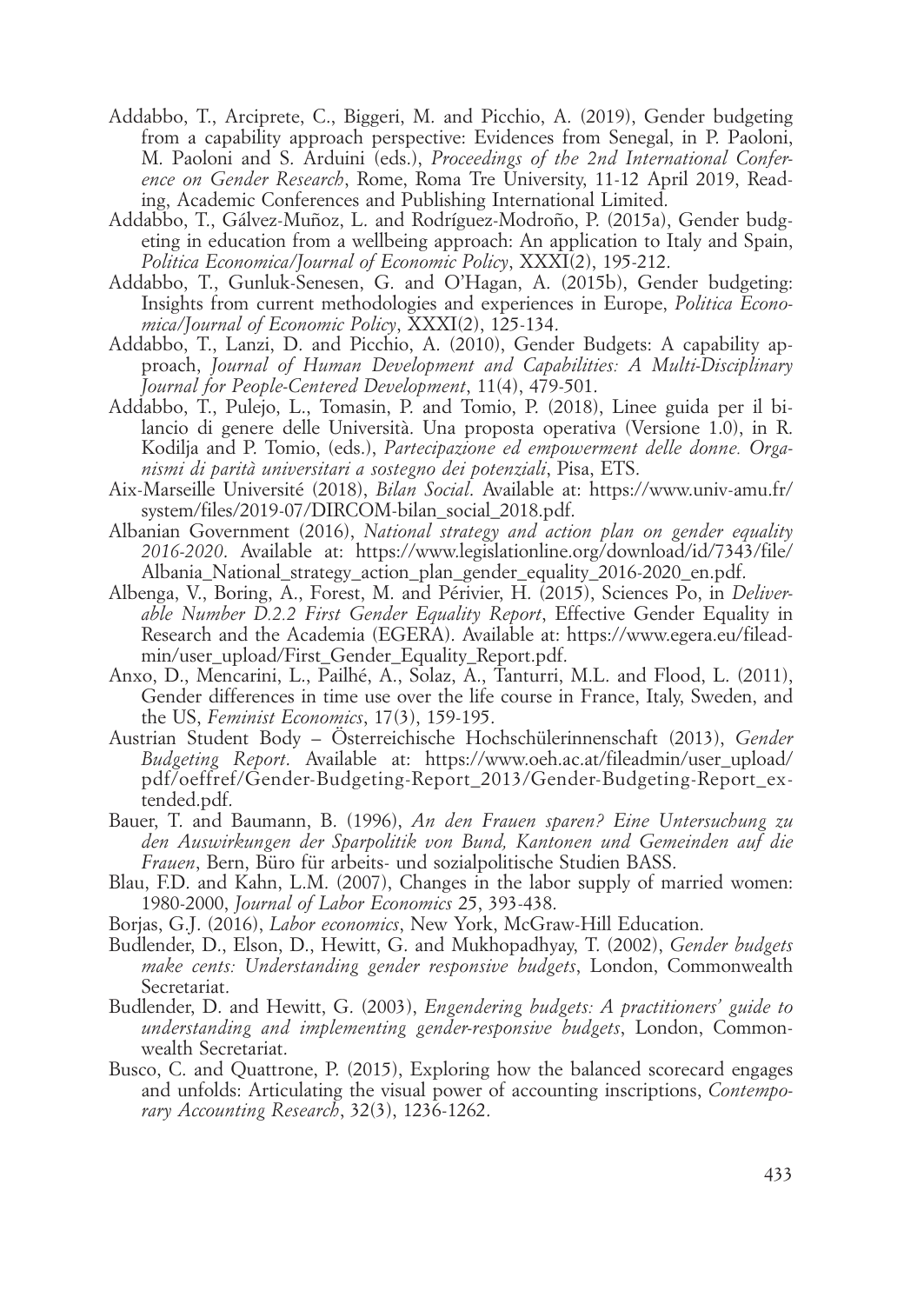- Cahuc, P., Carcillo, S. and Zylberberg, A. (2014), *Labor economics* (2nd ed.), Cambridge, MA, The MIT Press.
- Conference of Italian University Rectors CRUI (2019), *Linee guida per il bilancio di genere negli Atenei Italiani*. Available at: https://www.crui.it/bilancio-di-genere.html.
- Corbetta, P. (2003), *Social Research: Theory, methods and techniques*, London, SAGE Publications Ltd.
- Council of Europe (2005), *Gender Budgeting. Final Report of the Group of Specialists on Gender Budgeting (EG-S-GB)*, Strasbourg, Council of Europe.
- Downes, R. and Nicol, S. (2020), Designing and implementing gender budgeting A path to action, *OECD Journal on Budgeting*, 20(2).
- Downes, R., von Trapp, L. and Nicol, S. (2016), Gender Budgeting in OECD countries, *OECD Journal on Budgeting*, 16(3), 1-37.
- Eckstein, K. (2016), Gleichstellungsindikatoren: Entwicklung und Einsatz von Gleichstellungsindikatoren an Universitäten, Dissertation PHD, Karl-Franzens-Universität Graz. Available at: https://unipub.uni-graz.at/obvugrhs/content/titleinfo/1538446.
- EIGE (2016a), *Integrating gender equality into academia and research organisations analytical paper.* Available at: https://eige.europa.eu/rdc/eige-publications/integrating-gender-equality-academia-and-research-organisations-analytical-paper.
- EIGE (2016b), *Gender Equality in Academia and Research: GEAR Tool*, Luxembourg, Publications Office of the European Union.
- EIGE (2019), *Gender Budgeting. Mainstreaming gender into the EU budget and macroeconomic policy framework*, Luxembourg, Publications Office of the European Union.
- EIGE (2020), *Gender Equality Index 2020: Digitalisation and the future of work*, Luxembourg, Publications Office of the European Union.
- Erbe, B. (2015), Gender mainstreaming in public financing of universities: Central findings for Germany, *Politica Economica/Journal of Economic Policy*, XXXI(2), 213-232.
- European Commission (2012), *Communication from the Commission to the European Parliament, the Council, the European Economic and Social Committee and the Committee of the Regions. A Reinforced European research area partnership for excellence and growth*, COM(2012) 392 final.
- European Commission (2019a), *She figures 2018*, Directorate-General for Research and Innovation, Luxembourg, Publications Office of the European Union.
- European Commission (2019b), *ERA Progress Report 2018. The European Research Area: Advancing together the Europe of research and innovation*, Luxembourg, Publications Office of the European Union.
- European Commission (2020), *Communication from the Commission to the European Parliament, the Council, the European Economic and Social Committee and the Committee of the Regions. A Union of Equality: Gender Equality Strategy 2020- 2025*, COM(2020) 152 final.
- Gender Unit, Medizinische Universität Graz (2011), blickpunkt:gender. Available at: https://www.medunigraz.at/fileadmin/mitarbeiten/genderunit/pdf/genderunit\_ brosch%C3%BCre\_online.pdf.
- Graves, A., Rowell, A. and Hunsicker, E. (2019), An impact evaluation of the Athena SWAN Charter. Available at: https://www.ecu.ac.uk/wp-content/uploads/2019/08/Athena-SWAN-Impact-Evaluation-2019.pdf.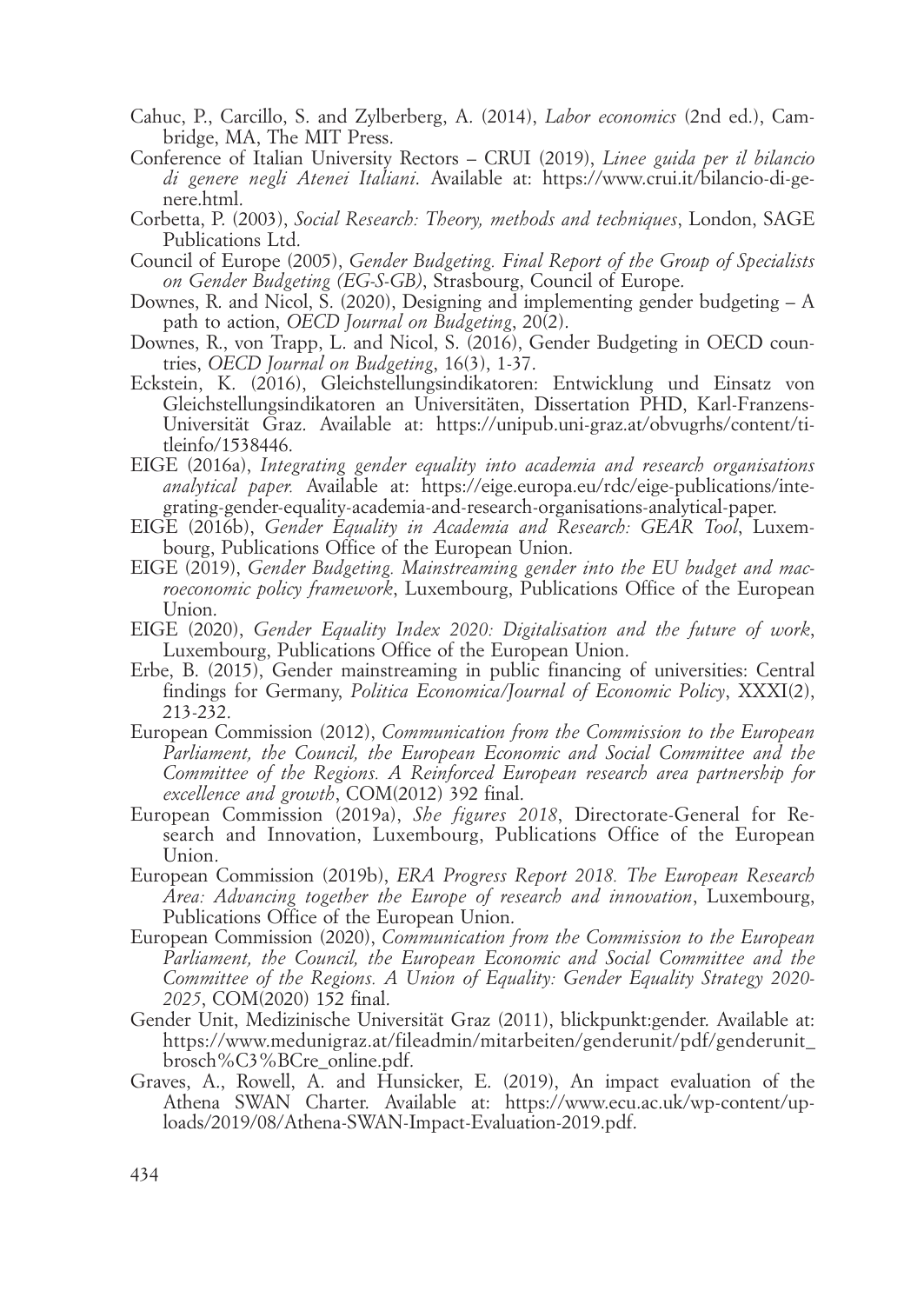- Guerra, M.C. and Romano, E. (2020), A critical appraisal of the Italian gender budget report, *Politica Economica/Journal of Economic Policy*, XXXVI(2), 183- 228.
- Gunluk-Senesen, G. and Yucel, Y. (2018), Sustainability of Gender Budgeting in local administrations in Turkey: An assessment from the well-being perspective, in A. O'Hagan and E. Klatzer (eds.), *Gender Budgeting in Europe. Developments and challenges*, Cham, Switzerland, Palgrave Macmillan.
- Gunluk-Senesen, G., Yucel, Y., Yakar-Onal, A., Yakut-Cakar, B. and Ergunes, N. (2015), Gender Budgeting in Turkey: An assessment of local practices from the well-being perspective, *Politica Economica/Journal of Economic Policy*, XXXI(2), 175-194.
- International Monetary Fund IMF (2017), *Gender Budgeting in G7 Countries*, Washington DC, IMF.
- Klatzer, E., Addabbo, T., Alarcón-García, G. and O'Hagan, A. (2018), Developments in practice: Methodologies and approaches to Gender Budgeting, in A. O'Hagan and E. Klatzer (eds.), *Gender Budgeting in Europe. Developments and challenges*, Cham, Switzerland, Palgrave Macmillan.
- Klatzer, E., Mayrhofer, M. and Neumayr, M. (2008), *Gender budgeting at universities. Recommendations for the introduction of Gender Budgeting instruments and tools at the Vienna university of Economics and Business Administration*. Available at: http://frauenakademie.de/projekt/eu\_gender-budgeting/img/at\_supportactions.pdf.
- Nussbaum, M. and Sen, A. (eds.) (1993), *The Quality of Life*, Oxford, Clarendon Press.
- Oaxaca, R. (1973), Male-female wage differentials in urban labor markets, *International Economic Review*, 14(3), 693-709.
- Ovseiko, P.V., Taylor, M., Gilligan, R.E., Birks, J., Elhussein, L., Rogers, M., Tesanovic, S., Hernandez, J., Wells, G., Greenhalgh, T. and Buchan, A.M. (2020), Effect of Athena SWAN funding incentives on women's research leadership, *BMJ-British Medical Journal*, 371, m3975.
- Picardi, I. (2020), *Labirinti di cristallo. Strutture di genere nell'accademia e nella ricerca*, Milano, Franco Angeli.
- Picchio, A., ed. (2003), *Unpaid work and the economy. A Gender Analysis of the Standards of Living*, London and New York, Routledge.
- Politecnico di Milano (2019), *Bilancio di genere*. Available at: https://www.polimi.it/ il-politecnico/chi-siamo/bilancio-di-genere/.
- Pulejo, L. (2012), *La gender equality nell'economia dell'azienda. Strategia e strumenti di mainstreaming di genere per lo sviluppo sostenibile*, Milano, Franco Angeli.
- Quinn, S. (2016), Europe: A survey of Gender Budgeting efforts, *IMF Working Paper*, No. WP/16/155.
- Rodríguez-Modroño, P., Domínguez Serrano, M. and Jara Martín, E. (2020), *Presupuestos con enfoque de género en la Universidad Pablo de Olavide de Sevilla*, Universidad Pablo de Olavide, Sevilla, Vicerrectorado de Cultura y Compromiso Social, Oficina para la Igualdad. Available at: https://www.upo.es/cms1/export/ sites/upo/upsc/igualdad/documentos/Informe-PEG-rev.pdf.
- Rothe, A. (2007), *Evaluation of the analysis of the actual situation of women and men at the Universities of Augsburg, Gdansk and the Vienna University of Economics and Business Administration, the Analysis of the Budgeting Process at the three universities*. Available at: http://www.genderakademie.de/projekt/eu\_genderbudgeting/img/evaluation\_situation-process.pdf.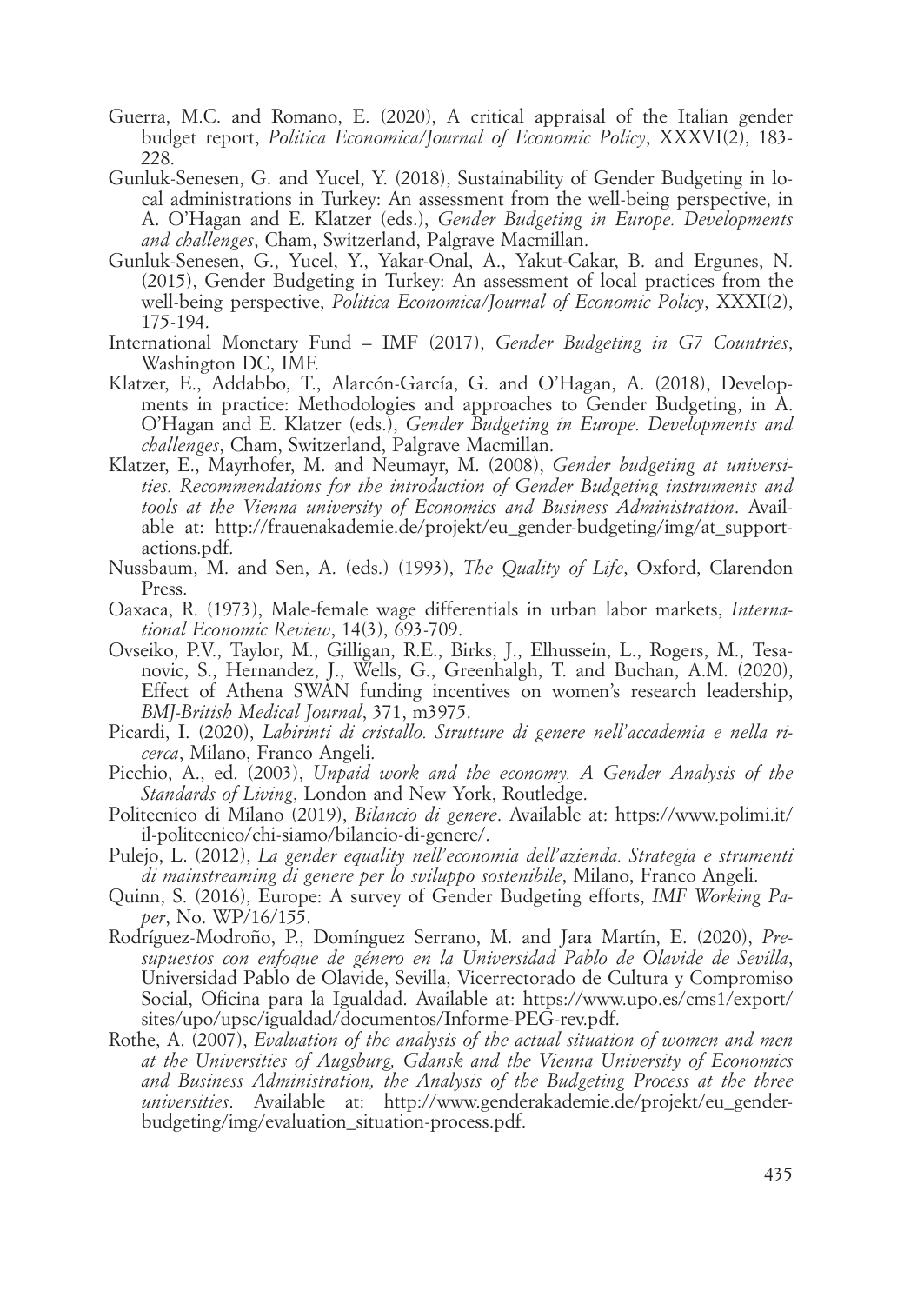- Rubiano-Matulevich, E. and Viollaz, M. (2019), Gender differences in time use: Allocating time between the market and the household, *World Bank, Policy Research Working Papers*, No. 8981.
- Ryan, B., Scapens, R.W. and Theobald, M. (2002), *Research method and methodology in finance and accounting,* London, Thomson.
- Salinas, P.C. and Bagni, C. (2017), Gender equality from a European perspective: Myth and reality, *Neuron*, 96(4), 721-729.
- Sen, A. (1985), *Commodities and capabilities*, Oxford, Oxford University Press.
- Sen, A. (1993), Capability and well-being, in M. Nussbaum and A. Sen (eds.), *The quality of life*, Oxford, Clarendon Press.
- Sharp, R. and Broomhill, R. (1990), Women and government budgets, *Australian Journal of Social Issues*, 25(1), 1-14.
- Silander, C., Haake, U. and Lindberg, L. (2013), The different worlds of academia: A horizontal analysis of gender equality in Swedish higher education, *Higher Education*, 66(2), 173-188.
- SteinÞórsdóttir, F.S., Heijstra, T.M. and Einarsdóttir, Þ.J. (2017), The making of the «excellent» university: A drawback for gender equality, *Ephemera: Theory and Politics in Organization*, 17(3), 557-582.
- Steinþórsdóttir, F.S., Heijstra, T.M., Einarsdóttir, T. and Petursdottir, G.M. (eds.) (2016), Gender budgeting in academia, *Garcia Working Papers*, No. 8.
- United Nations Development Programme UNDP (1995), *Human Development Report 1995*, New York, Oxford, Oxford University Press.
- Universidad de Granada (2018), *Presupuesto Ejercicio 2019 Presupuesto con perspectiva de género en la Universidad de Granada*. Available at: https://gerencia. ugr.es/pages/vger\_eco/presupuestos/presupuesto2019definitivo/!.
- Universidad del País Vasco (2014), *Presupuestos con enfoque de género en la UPV/ EHU (2011-2016). (Año 2013)*. Available at: https://www.ehu.eus/es/web/berdintasuna-direccionparalaigualdad/aurrekontuak-genero-ikuspegiarekin.
- Università Ca' Foscari Venezia (2019), *2018 Gender Report*. Available at: www.unive. it.
- Università degli Studi di Bari Aldo Moro (2018), Bilancio di genere, in *Bilancio Sociale 2010-2017*, Terza edizione. Available at: https://www.uniba.it/ateneo/programmazione-bilanci/bilancio-sociale-terzaedizione-2018.
- Università degli Studi di Bologna, Alma Mater (2019), *Bilancio di genere 2018*. Available at: https://www.unibo.it/it/ateneo/chi-siamo/bilancio-di-genere/bilancio-digenere-2018.
- Università degli Studi di Ferrara (2018), *2017 Gender Report*. Available at: http:// www.unife.it/progetto/equality-and-diversity/bilancio-di-genere.
- Università degli Studi di Foggia (2016), *Bilancio di Genere*, I Edizione. Available at: https://www.unifg.it/ateneo/organizzazione/cug/bilancio-di-genere.
- Università degli Studi di Padova Comitato per il Bilancio di Genere (2016), *Bilancio di genere*. Available at: https://www.unipd.it/bilancio-genere.
- Università degli Studi di Pavia (2010), *2009 Social Report*. Available at: www.unipv.it.
- Università degli Studi di Roma La Sapienza (2018), *Bilancio sociale e di sostenibilità*. Available at: https://www.uniroma1.it/sites/default/files/field\_file\_allegati/bilancio\_sociale\_2018\_20\_11.pdf.
- Università Politecnica delle Marche (2018), *Supplemento di Genere al Bilancio Sociale 2018*. Available at: https://www.univpm.it/Entra/Engine/RAServeFile.php/f/ateneo/operazione trasparenza/Supplemento di genere2018 Bassa.pdf.